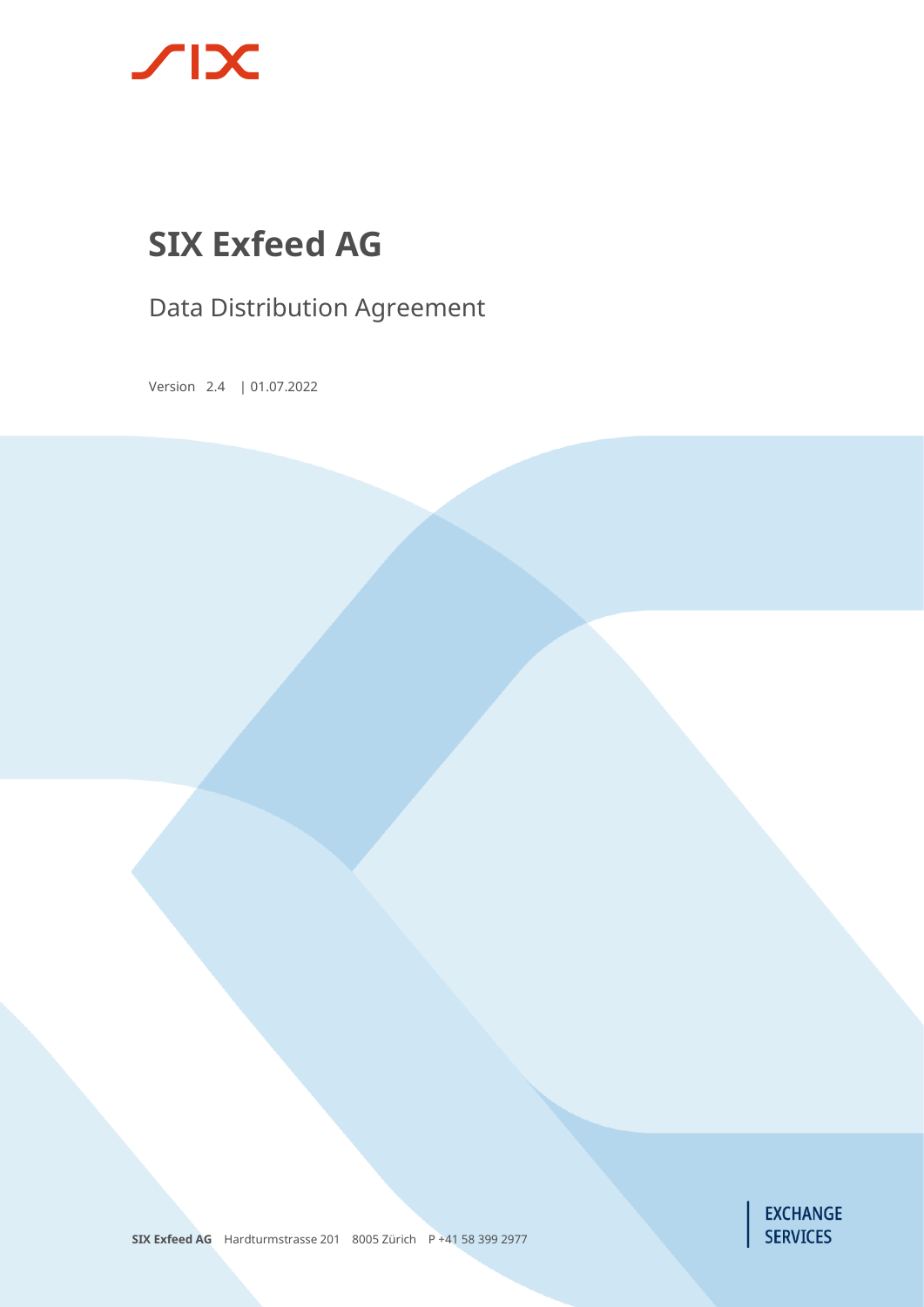## **Table of Content**

| 1  |                    |  |  |
|----|--------------------|--|--|
| 2  |                    |  |  |
| 3  |                    |  |  |
| 4  |                    |  |  |
| 5  |                    |  |  |
| 6  |                    |  |  |
| 7  |                    |  |  |
| 8  |                    |  |  |
| 9  |                    |  |  |
| 10 |                    |  |  |
| 11 |                    |  |  |
| 12 |                    |  |  |
| 13 |                    |  |  |
| 14 |                    |  |  |
| 15 |                    |  |  |
| 16 |                    |  |  |
| 17 |                    |  |  |
|    | <b>Addendum 1:</b> |  |  |
|    | <b>Addendum 2:</b> |  |  |
|    | <b>Addendum 3:</b> |  |  |
|    | <b>Addendum 4:</b> |  |  |
|    | <b>Addendum 5:</b> |  |  |
|    | Addendum 6:        |  |  |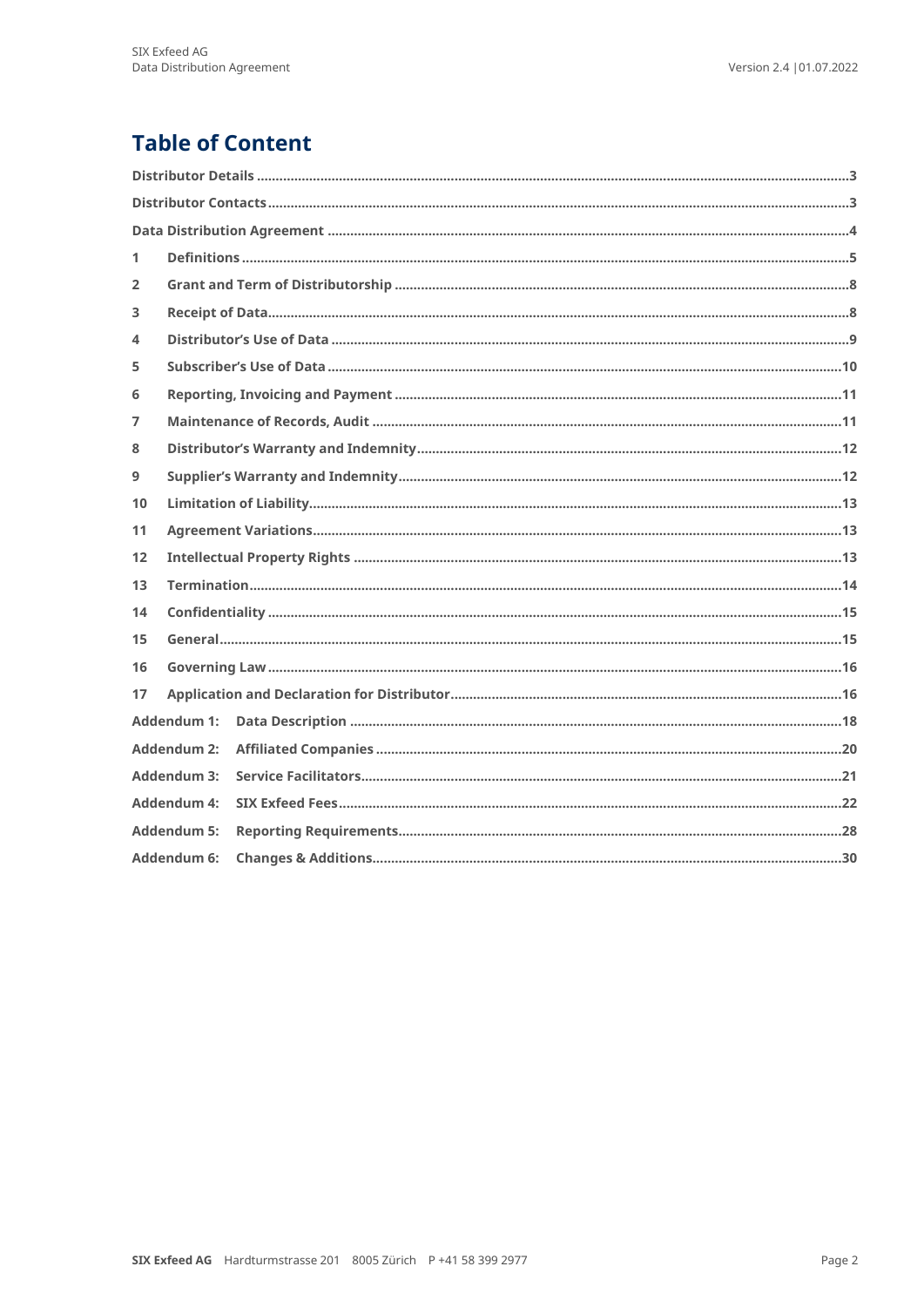## <span id="page-2-0"></span>**Distributor Details**

| Company Name:                   | Company                     |                           |
|---------------------------------|-----------------------------|---------------------------|
| Address:                        | Address                     |                           |
| Billing Address: (if different) | Click here to enter text.   |                           |
| URL Web Page:                   | Click here to enter text.   |                           |
| Receipt of Data:                | Directly from SIX Exfeed AG | $\Box$ Yes via SIX MDDX   |
|                                 |                             | $\Box$ Yes via IMI        |
|                                 |                             | $\Box$ No                 |
| Via Vendor(s):                  | Name of Vendors(s)          | Click here to enter text. |
| Commencement Date:              | [Publish Date]              |                           |

## <span id="page-2-1"></span>**Distributor Contacts**

### **Data Management**

| First/Last Name: | Click here to enter text. |
|------------------|---------------------------|
| Title:           | Click here to enter text. |
| Phone:           | Click here to enter text. |
| Email:           | Click here to enter text. |

### **Reporting**

| First/Last Name: | Click here to enter text. |
|------------------|---------------------------|
| Title:           | Click here to enter text. |
| Phone:           | Click here to enter text. |
| Email:           | Click here to enter text. |

### **Data Payment**

| First/Last Name: | Click here to enter text. |
|------------------|---------------------------|
| Title:           | Click here to enter text. |
| Phone:           | Click here to enter text. |
| Email:           | Click here to enter text. |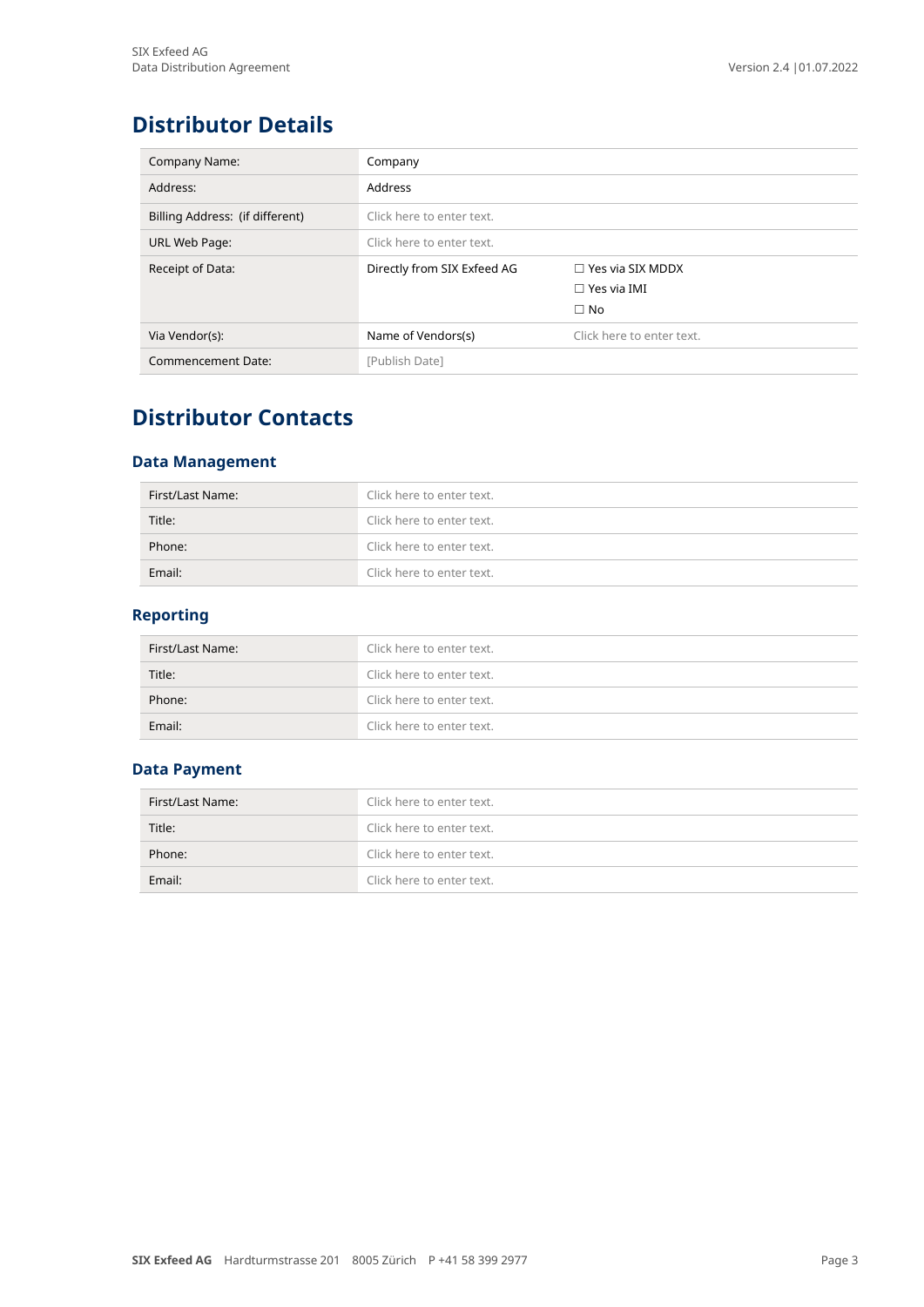## <span id="page-3-0"></span>**Data Distribution Agreement**

Between the undersigned

THE SUPPLIER ("Licensor"): **SIX Exfeed AG**

Having its registered office and principal place of business at Hardturmstrasse 201, 8005 Zurich, Switzerland **and**

THE DISTRIBUTOR ("Licensee"): **Company**

Whose principal office is located at Address

#### **Whereas**

- **a.** the Supplier provides the Data as defined in this Agreement relating to real-time prices and certain other data on securities and other financial instruments and is willing to grant Distributor a non-exclusive right for members of the Distributor's Group to receive, use and distribute the Data,
- **b.** the members of the Distributor's Group wish to receive and use the Data and to distribute the Data to third parties as provided for in this Agreement, and
- **c.** (Distributor is authorised to enter into this Agreement on behalf of Distributor's Group.

Now it is hereby agreed as follows: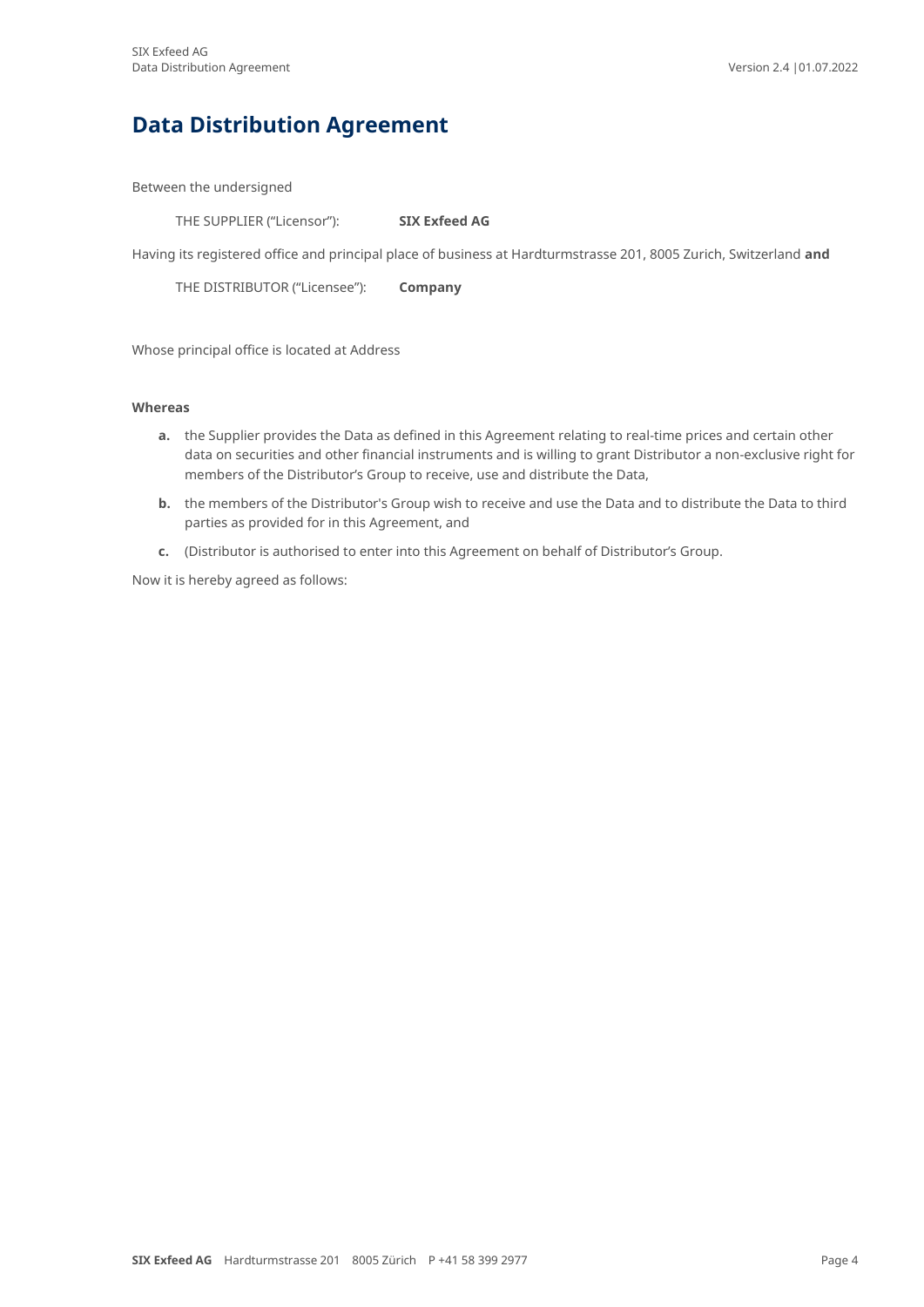### **1 Definitions**

<span id="page-4-0"></span>In this Agreement the following terms shall mean:

| Term                                | <b>Definition</b>                                                                                                                                                                                                                                                                                                                                                                                                                  |
|-------------------------------------|------------------------------------------------------------------------------------------------------------------------------------------------------------------------------------------------------------------------------------------------------------------------------------------------------------------------------------------------------------------------------------------------------------------------------------|
| Addenda                             | Addendum 1 - Data Description                                                                                                                                                                                                                                                                                                                                                                                                      |
|                                     | Addendum 2 - Affiliated Companies                                                                                                                                                                                                                                                                                                                                                                                                  |
|                                     | Addendum 3 - Service Facilitators                                                                                                                                                                                                                                                                                                                                                                                                  |
|                                     | Addendum 4 - SIX Exfeed Fees                                                                                                                                                                                                                                                                                                                                                                                                       |
|                                     | Addendum 5 - Reporting Requirements                                                                                                                                                                                                                                                                                                                                                                                                |
|                                     | Addendum 6 - Changes & Additions                                                                                                                                                                                                                                                                                                                                                                                                   |
| <b>Affiliated Companies</b>         | 1. Direct or indirect subsidiaries controlled by Distributor, and                                                                                                                                                                                                                                                                                                                                                                  |
|                                     | 2. Distributor's holding company or direct subsidiaries of Distributor's holding company                                                                                                                                                                                                                                                                                                                                           |
|                                     | Affiliated Companies are listed on Addendum 2. Distributor may amend this list from time to<br>time with the prior written approval of the Supplier.                                                                                                                                                                                                                                                                               |
| Agreement                           | This agreement, together with the Distributor Details, Addenda and any General Rules (page 24<br>of DDA) of the Supplier or other amendment issued in accordance with the provisions of this<br>Agreement or agreed by the parties in writing from time to time.                                                                                                                                                                   |
| <b>CONNEXOR</b>                     | Digitized reference data interface that allows you to centrally capture and distribute enriched<br>data electronically in a standardized quality and without any media breaks. Please see the<br>CONNEXOR Website for further information.                                                                                                                                                                                         |
| <b>Commencement Date</b>            | Date this Agreement is signed by both parties, or other date agreed in writing between the<br>parties.                                                                                                                                                                                                                                                                                                                             |
| Data                                | Market Data described in Addendum 1. Data also includes any element of Data as stored,<br>processed and/or distributed by Distributor or third parties under license from the Supplier or<br>Distributor.                                                                                                                                                                                                                          |
| Day                                 | Calendar day                                                                                                                                                                                                                                                                                                                                                                                                                       |
| Delayed Data                        | Data displayed at least 15 minutes after transmission by the Supplier.                                                                                                                                                                                                                                                                                                                                                             |
| Distributor                         | The Distributor ("Licensee") party to this Agreement with Supplier ("Licensor")                                                                                                                                                                                                                                                                                                                                                    |
| Distributor's Group                 | 1. Affiliated Companies whose performance of obligations under this Agreement is guaranteed<br>or directly controlled by Distributor, as approved by the Supplier and listed in Addendum 2;<br>and                                                                                                                                                                                                                                 |
|                                     | 2. Service Facilitators of Distributor whose performance of obligations under this Agreement is<br>guaranteed or directly controlled by Distributor, as approved by the Supplier and listed in<br>Addendum 3. The Supplier's approval for Service Facilitators may be withheld or removed at<br>any time at the Supplier's sole discretion. The Supplier's policy for approving Service<br>Facilitators is outlined in Addendum 3. |
| Distributorship                     | The license granted to the members of the Distributor's Group under clause 2.1.                                                                                                                                                                                                                                                                                                                                                    |
| End User                            | An individual authorised or allowed by a Client to access and control the Information in<br>accordance with this Agreement.                                                                                                                                                                                                                                                                                                        |
| <b>Intellectual Property Rights</b> | Patents, trademarks, service marks, trade and service names, copyrights, topography rights,<br>database rights and design rights whether or not any of them are registered and including<br>applications for any of them, trade secrets and rights of confidence; all rights or forms of<br>protection of a similar nature or having similar or equivalent effect to any of them which may<br>subsist anywhere in the world.       |
| <b>Initial Period</b>               | 1. If the Commencement Date is between January and June of any year, then the Initial Period is<br>from the Commencement Date until 31 December of the same year.                                                                                                                                                                                                                                                                  |
|                                     | If the Commencement Date is between July and December of any year, then the Initial Period is                                                                                                                                                                                                                                                                                                                                      |
|                                     | 2. from the Commencement Date until 31 December of the following year.                                                                                                                                                                                                                                                                                                                                                             |
| IMI                                 | ITCH Market Data Interface is the SSX implementation of NASDAQ's INET, a highly efficient and<br>direct data feed protocol.                                                                                                                                                                                                                                                                                                        |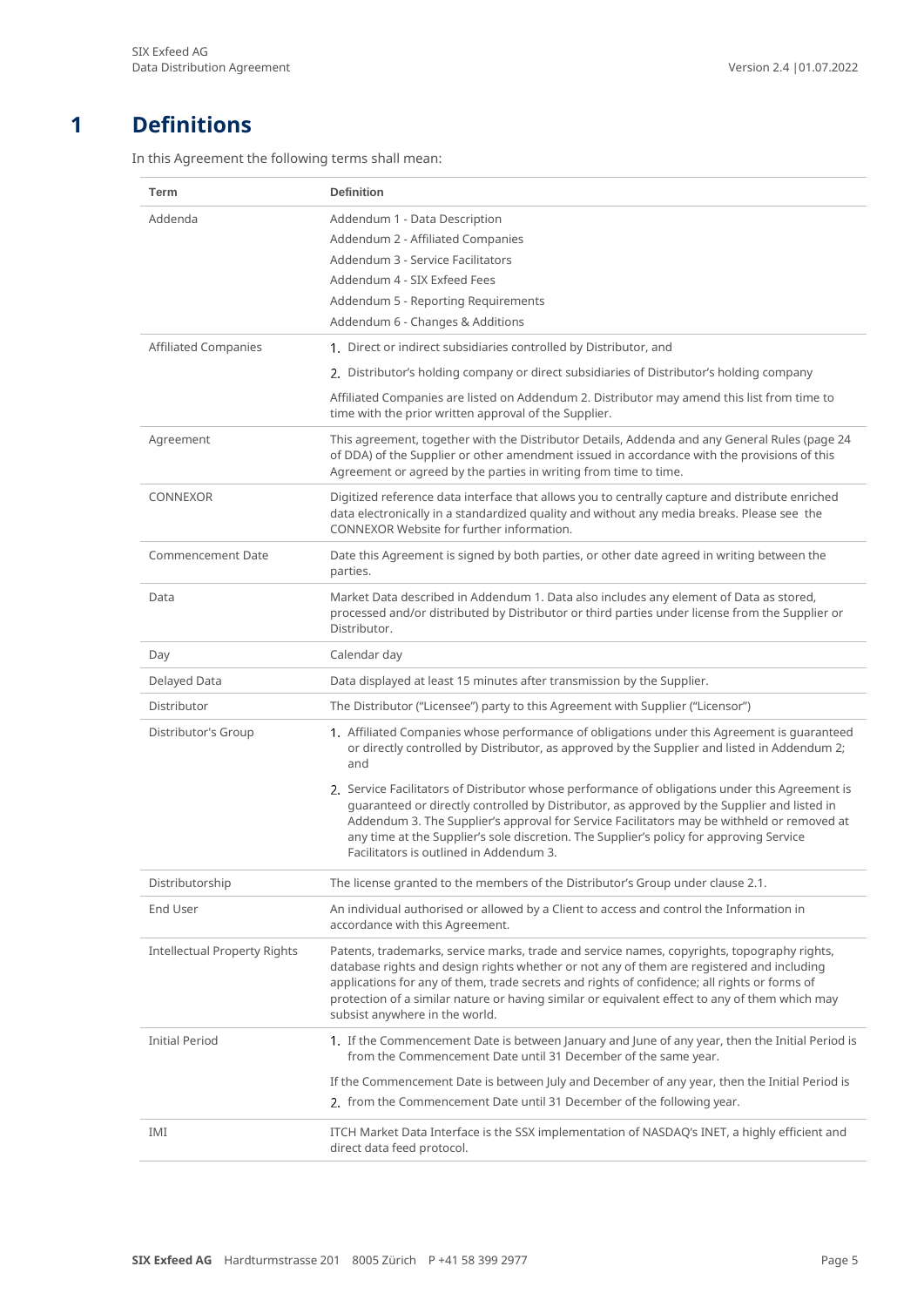| <b>Term</b>                                             | <b>Definition</b>                                                                                                                                                                                                                                                                                                                                                                                                                                                                                                                                                                                       |
|---------------------------------------------------------|---------------------------------------------------------------------------------------------------------------------------------------------------------------------------------------------------------------------------------------------------------------------------------------------------------------------------------------------------------------------------------------------------------------------------------------------------------------------------------------------------------------------------------------------------------------------------------------------------------|
| Low Latency Data                                        | High throughput Market Data that is used in software applications in order to process market<br>updates (pre- and post-trade info) and turn around orders within milliseconds in real-time.                                                                                                                                                                                                                                                                                                                                                                                                             |
| Non-Display Information                                 | Non-display usage is accessing, processing or consumption of Real-time Data, whether or not<br>connected with any other use of Data, for a purpose other than in support of its display or<br>distribution, i.e. for the following Purposes of Usage: (i) Trading-Based Activity, (ii) Derived Data,<br>and (iii) Index Calculators & Index Distributors, irrespective of whether the Data is directly<br>sourced from SIX Exfeed or via a Third Party.                                                                                                                                                 |
| Own Quote Display                                       | The Own Quote Display service allows companies to publish quotes and historic charts of their<br>own stocks on their websites. Please see the SIX Exfeed Agreement for the Own Quote Display.                                                                                                                                                                                                                                                                                                                                                                                                           |
| Post-Trade Data                                         | Real-time on- and off order book trade prints, no quotes (pre-trade data), i.e. bid/ask values.                                                                                                                                                                                                                                                                                                                                                                                                                                                                                                         |
| Price List                                              | Fees applicable to the Data and other information necessary to calculate fees, as set out in<br>Addendum 4 and amended by the Supplier from time to time in accordance with this<br>Agreement.                                                                                                                                                                                                                                                                                                                                                                                                          |
| Real-time Data                                          | Data, which is displayed within 15 minutes of transmission by the Supplier                                                                                                                                                                                                                                                                                                                                                                                                                                                                                                                              |
| <b>Reporting Requirements</b>                           | The reporting requirements and guidelines of the Supplier as set out in Addendum 5 and<br>amended from time to time in accordance with this Agreement.                                                                                                                                                                                                                                                                                                                                                                                                                                                  |
| <b>SCAP</b>                                             | The SIX Swiss Exchange Common Access Portal, i.e. the technical infrastructure used to access<br>services incl. MDDX SoupBin TCP offered by SIX Swiss Exchange AG.                                                                                                                                                                                                                                                                                                                                                                                                                                      |
| Service                                                 | Any service incorporating or referring to any of the Data where the service is provided by any<br>member of the Distributor's Group including by way of real-time distribution and/or historic<br>database, regardless of the form of the Data the means of access to the Data or the method of<br>delivery to a third party.                                                                                                                                                                                                                                                                           |
| Service Facilitator                                     | Third party receiving Data from Distributor or Affiliated Companies for the purpose of<br>facilitating receipt of Data by Subscribers as part of the Distributor's Service. Approved Service<br>Facilitators are listed in Addendum 3. Distributor may amend this list from time to time with the<br>prior written approval of Supplier.                                                                                                                                                                                                                                                                |
| <b>SIX MDDX®</b>                                        | For pre- and post-trade information on all SIX Swiss Exchange AG securities plus indices, non-<br>listed investment funds and third party content traded on the electronic trading platform<br>SWXess, as specified in Addendum 1 of the DDA and on the Website.                                                                                                                                                                                                                                                                                                                                        |
| SIX Swiss Exchange AG                                   | SIX Swiss Exchange AG (also "SSX" or the "Exchange") is headquartered in Zurich, Switzerland,<br>and is part of SIX Group's securities trading business field and includes market data provider SIX<br>Exfeed AG, which is a subsidiary of SIX Swiss Exchange AG.                                                                                                                                                                                                                                                                                                                                       |
| Trading Participant / Non<br><b>Trading Participant</b> | Trading Participant means all trading members of SIX Swiss Exchange AG (also the "Exchange"<br>or "SSX") which have been admitted to participate in trading on the Exchange pursuant to the<br>Trading Rules of SIX Swiss Exchange AG. Non Trading Participant means any other person, i.e.<br>persons not qualifying as Trading Participants. Non SIX Trading Participant are requested to<br>provide any information required by the Licensor in order to verify the nature of their use of<br>data. See also Subscriber, Subscriber's Group, Subvendor and Vendor.                                   |
| Subscriber                                              | 1. Any party other than a Vendor, receiving real-time Data in the Distributor's Service from any<br>member of the Distributor's Group, under the terms of a Subscriber Agreement or as<br>otherwise provided in this Agreement.                                                                                                                                                                                                                                                                                                                                                                         |
|                                                         | 2. Any member of Subscriber's Group receiving real-time Data in accordance with this<br>Agreement.                                                                                                                                                                                                                                                                                                                                                                                                                                                                                                      |
| Subscriber Agreement                                    | An Agreement between Subscriber, any member of Distributor's Group and the Supplier for<br>receipt of real-time Data and use by Subscriber or Subscriber's Group in accordance with a Data<br>Distribution Agreement.                                                                                                                                                                                                                                                                                                                                                                                   |
| Subscriber's Group                                      | Subscriber, Subscriber's direct and indirect subsidiaries, Subscriber's holding company and<br>direct or indirect subsidiaries of Subscriber's holding company, where these entities receive Data<br>directly or indirectly from Distributor's Group under the terms of a Subscriber Agreement and<br>subscribe to Distributor's Service(s) as a single group. Redistribution of Data from Distributor's<br>Service to other members of the Subscriber's Group by any member of Subscriber's Group shall<br>be considered for the purposes of this Agreement to be distribution of Data by Distributor. |
| Subvendor                                               | Vendor receiving Data indirectly via other Vendors and not directly from the Supplier.                                                                                                                                                                                                                                                                                                                                                                                                                                                                                                                  |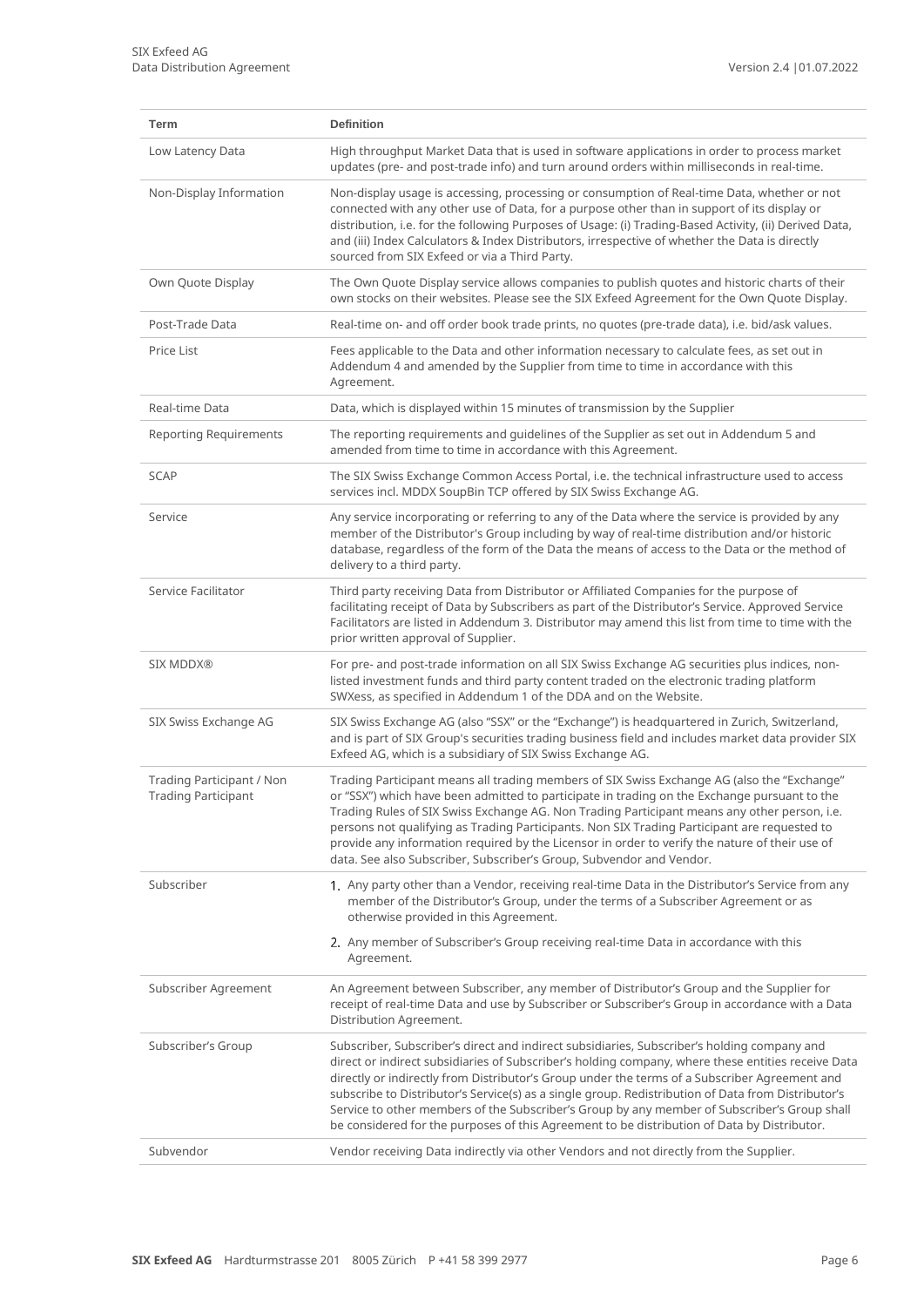| <b>Term</b>          | <b>Definition</b>                                                                                                                                                                                                                                                                                                                                  |
|----------------------|----------------------------------------------------------------------------------------------------------------------------------------------------------------------------------------------------------------------------------------------------------------------------------------------------------------------------------------------------|
| Supplier             | The Person ("Licensor") party to this Agreement with Distributor ("Licensee").                                                                                                                                                                                                                                                                     |
| Third Party Provider | Content provider (e.g. SIX Financial Information, CONNEXOR, Derivative Partners Research AG,<br>Swiss Fund Data AG etc.) not originating from SIX Swiss Exchange AG. Services for Subscribers<br>only.                                                                                                                                             |
| User Specification   | Technical interface description set out in Addendum 1, as amended from time to time by the<br>Supplier.                                                                                                                                                                                                                                            |
| Vendor               | Any party including the Distributor authorised by the Supplier to receive and distribute Data<br>based on quote vending purposes in accordance with a Data Distribution Agreement. A Vendor<br>is an individual or a legal person receiving Data directly from the Supplier for the purpose of<br>redistributing the Information to third parties. |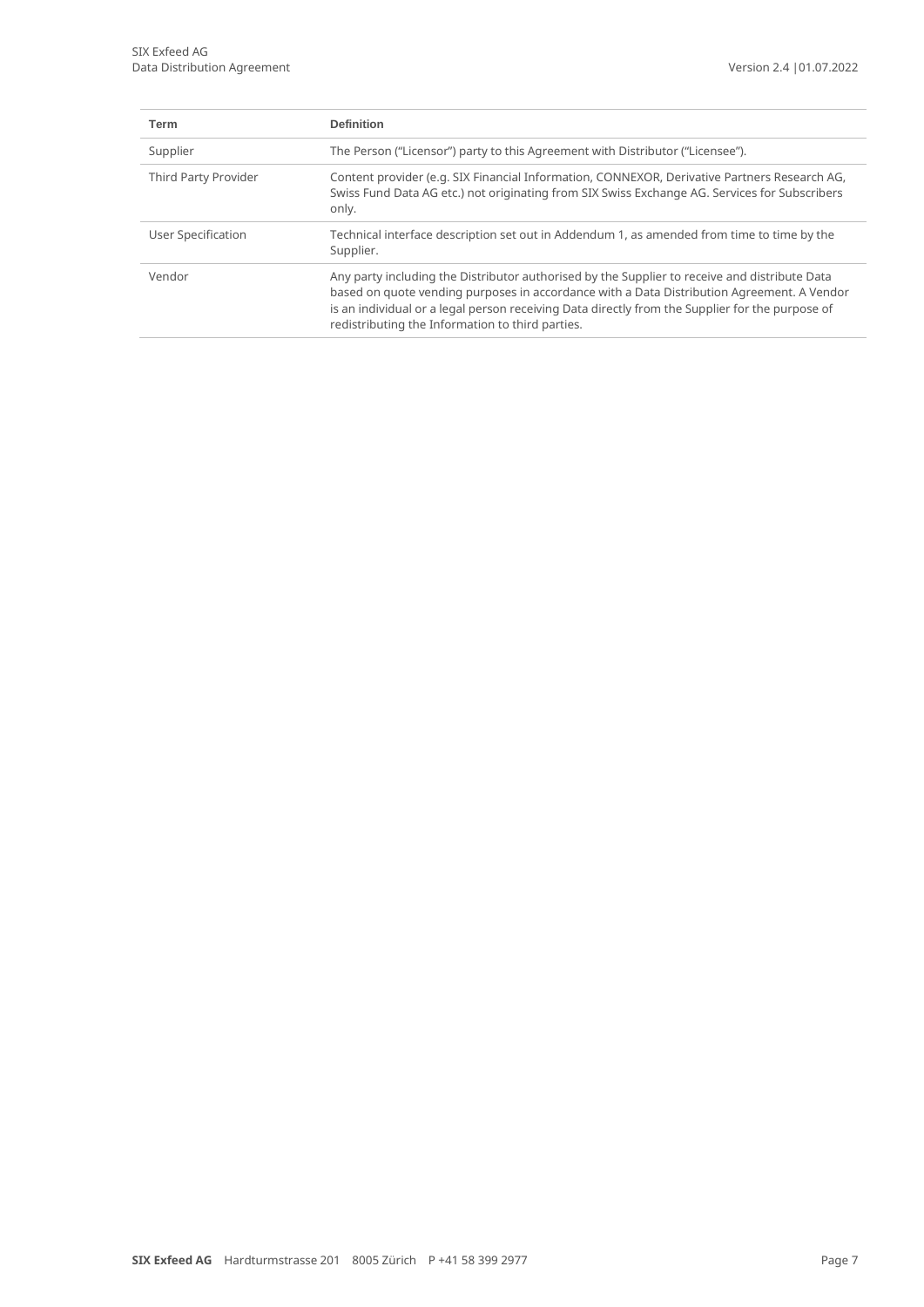### **2 Grant and Term of Distributorship**

- <span id="page-7-0"></span>**2.1** Subject to the terms of this Agreement, the Supplier grants to the members of the Distributor's Group, and Distributor accepts on behalf of Distributor's Group, a non-exclusive non-transferable license (a) to receive Data until termination of this right under this Agreement; and (b) to distribute such Data in perpetuity.
- **2.2** The Distributorship commences on the Commencement Date, and subject to earlier termination in accordance with the terms of this Agreement shall continue in force for the Initial Period and any subsequent twelve-month period if not terminated in accordance with section 13 Termination.
- <span id="page-7-1"></span>**2.3** The Supplier will make the Data available in accordance with the terms hereof throughout the term of this Agreement.

### **3 Receipt of Data**

- **3.1** Distributor is licensed to receive Data either directly from the Supplier or from the Vendor(s) specified in this Agreement. Distributor must obtain prior permission from the Supplier to receive Data from any other source for the purpose of distribution in accordance with this Agreement.
- **3.2** From time to time the Supplier may add, delete or alter Data depending on its operational requirements. In accordance with industry good practice, the Supplier will use reasonable efforts to provide advance written notice via Email of such changes to Data, changes to the form in which or the means of access by which the Data is received by the Distributor. If Distributor has reason to believe any such changes significantly alter the nature of the Data or reduce Data quality then, for a period of 1 month after the date Distributor being notified of such changes, Distributor may terminate its right to receive Data without liability by written notice. Any such termination will take effect within 20 (twenty) days of the date of written notice being received by the Supplier.
- **3.3** Distributor owns and is solely responsible for the management and operation of the communication infrastructure (routers, leased line) from the LAN interface up to his site location. Distributor connects his equipment to an interface provided by the supplier or third party.
- **3.4** Distributor shall be responsible at its own expense for the installation, operation and maintenance of telecommunication lines, equipment and software in accordance with the User Specifications published by the Supplier from time to time as necessary to enable Distributor to distribute the Data in any manner permitted by this Agreement.
- **3.5** At the request of the Distributor, the Supplier or recommended third party shall assist the Distributor during the order process of such telecommunication lines, equipment and software as are necessary to enable the Distributor to receive the Data. Distributor shall promptly reimburse the Supplier or third party nominated by SIX Exfeed AG for the costs of the same, provided that the Supplier or third party has notified the Distributor of the estimated cost of such installation, prior to any request or reimbursement and the Distributor has agreed the same.
- **3.6** Distributor shall ensure at its own expense that all items which Distributor is responsible for providing to enable receipt and distribution of Data are compatible with the User Specification issued by the Supplier. The User Specification may be modified by the Supplier on at least ninety (90) days prior written notice to Distributor for any reason. If any such modification requires Distributor to make significant changes to its equipment or systems for receiving the Data, and if the Distributor is unable to make such changes, Distributor shall be entitled to terminate its right to receive Data by giving written notice during the first 60 days from when notice is given by the Supplier, to take effect from the date of the proposed modification.
- **3.7** Each party undertakes to comply with all regulations, conditions or restrictions laid down from time to time by any statute, telecommunications provider and/or regulatory authority in connection with access to, use, storage and transmission of and dealing with Data.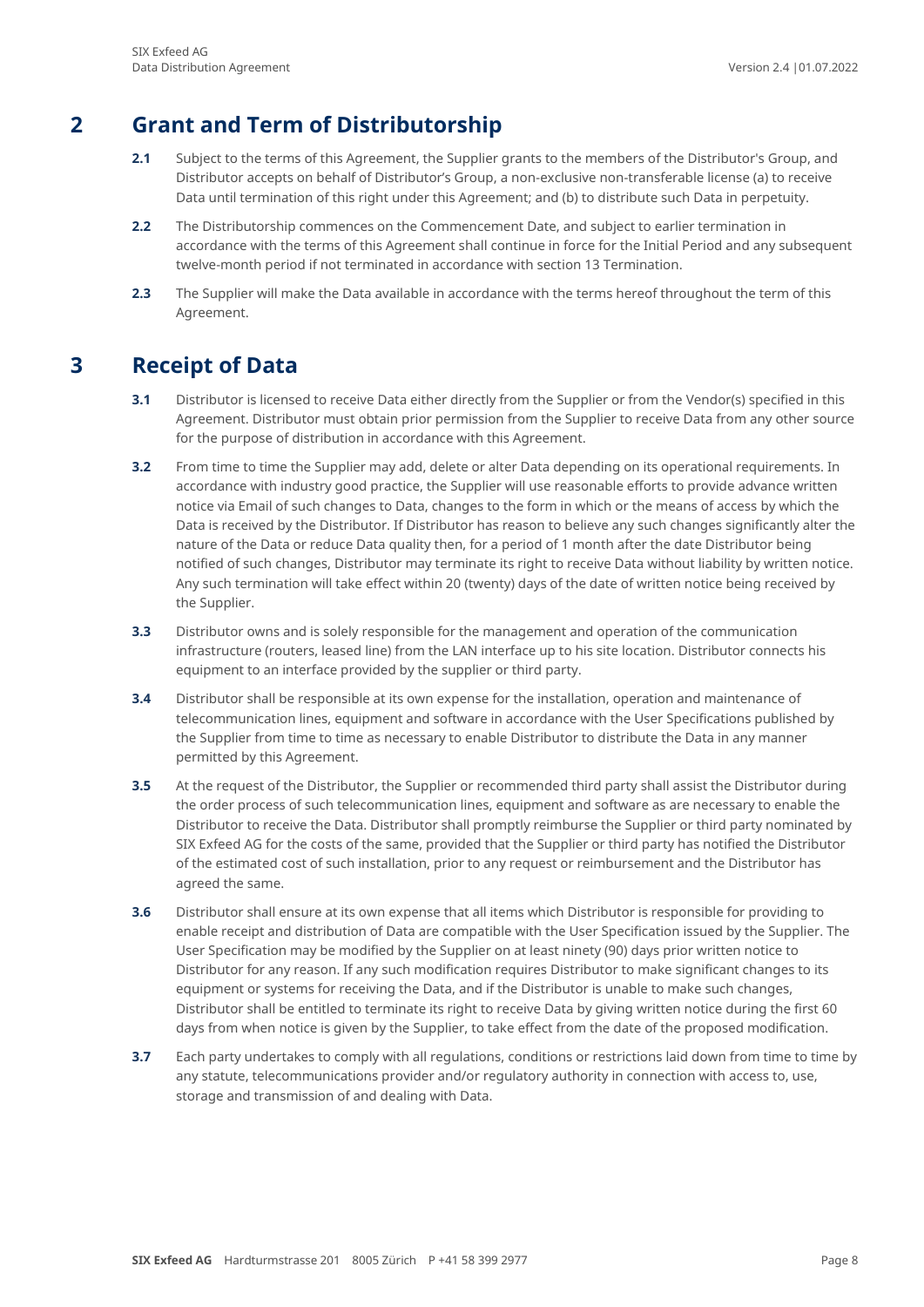## **4 Distributor's Use of Data**

- <span id="page-8-0"></span>**4.1** For the purposes of this Agreement the expression "distribute" and "distribution" means to use, store, process, reformat, reproduce, make available and distribute the Data (which in this clause 4 includes any Data so processed) in any way or form (including but not limited to by means of datafeed, screen-based news retrieval services, historical database services, graphics services or any other means), on a real-time or delayed basis to other members of the Distributor's Group, Subscribers or Subvendors. However, the Vendor's Group will not knowingly misrepresent the Data, in particular, it may not pass on delayed Data as real-time Information.
- **4.2** Distributor may process Data with or without other information for the purpose of creating Non-Display Information, provided that a separate Non-Display Information Usage Agreement (NDIU) on the use of SIX Swiss Exchange Data has been signed. Non-Display Information use is subject to prior permission of the Supplier and payment by the Distributor of the appropriate fee per Price List.
- **4.3** Distributor shall ensure that all use of real-time Data by members of Distributor's Group, except for Media Publications as approved by Supplier, is identified and controlled by Terminal, Authorised User, Request or other method as set out in the Price List.
- **4.4** Distributor shall take reasonable steps to ensure that members of Distributor's Group do not misrepresent the Data or display the Data in such a way as may create a false or misleading impression as to the original source or value of any item of Data. In particular, Distributor's Group shall:
	- **a.** use best efforts to credit the Supplier (and any Licensor of Data to the Supplier or other sources of Data specified in Addendum 1) as the source(s) of the Data
	- **b.** not alter, deface or remove any trademarks, trademark notices or copyright notices transmitted with the Data
	- **c.** ensure that delayed Data is clearly labelled as such and the period of display noted in all Services incorporating delayed Data
	- **d.** comply with such other reasonable Data display requirements as the Supplier may issue from time to time.
- **4.5** None of the Distributor's Group shall distribute the Data for any illegal purpose.
- **4.6** No member of the Distributor's Group may distribute the Data without prior permission of the Supplier to any party other than to another member of the Distributor's Group, a Subscriber or Subvendor in accordance with this Agreement. Prior to release of Data to a Subvendor, members of the Distributor's Group are required to obtain written confirmation from the Supplier that the Data recipient has executed the appropriate agreement with the Supplier.
- **4.7** Distributor may distribute delayed Data to Subscriber free of charge and without executing a Subscriber Agreement, provided that the delayed Data is accompanied by a timestamp, clearly identifying the 15 minutes delay or display requiring all recipients to recognise that:
	- **a.** the Supplier reserves all Intellectual Property Rights to the Data
	- **b.** the Supplier accepts no liability for the accuracy or reliability of the Data or any losses or claims arising from use of the Data
	- **c.** the Supplier may suspend or terminate receipt of Data by any party if the Supplier has reason to believe the Data is being misused or misrepresented.
- **4.8** Distributor may include real-time Data in Media Publications and distribute Data to Subscribers for use in Media Publications, subject in each case to prior approval by the Supplier and payment of the applicable Media Publications License Fee per Price List. The Supplier reserves all rights to determine whether any proposed distribution of Data by Distributor's Group or Subscribers constitutes Media Publication.
- **4.9** For all Services incorporating the Data the Distributor will provide the Supplier at the Supplier's request with a set of product brochures and/or access to the standard service free of charge for a maximum of two terminals or users.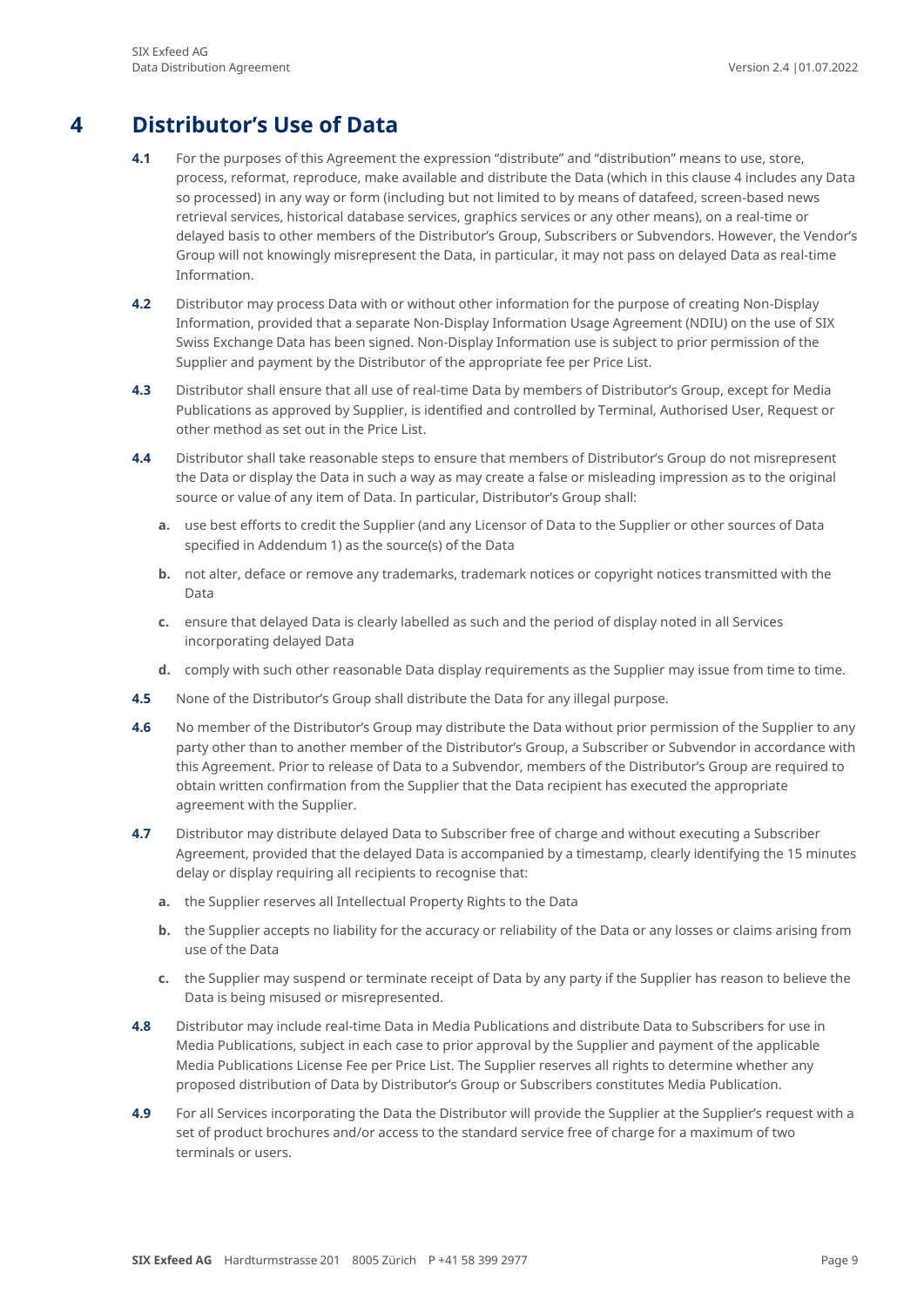- **4.10** Any use of Data by members of the Distributor's Group not specified in this Section 4 is not authorised under this Agreement and requires separate written agreement of the Supplier.
- **4.11** Distributor shall ensure that all members of the Distributor's Group comply with all the obligations in this Agreement, which are directed to such members.
- <span id="page-9-0"></span>**4.12** Distributor may distribute Data, including real-time Data, via television on a worldwide basis, if not interactively accessible on an individual basis.

### **5 Subscriber's Use of Data**

- **5.1** Distributor shall ensure, and where necessary Agreements between Subscribers and members of Distributor's Group shall provide, that:
	- **(a)** Subscribers accessing Data for Professional Use as defined in the Price List may not distribute realtime Data to third parties outside Subscriber's Group, except for limited extracts of Data included on an occasional basis in communications with Subscriber's business customers. The Supplier reserves all rights to determine whether any form of Data distribution by Subscriber may be allowed under this Clause 5.1(a).
	- **(b)** Subscribers accessing Data for Professional Use as defined in the Price List may process Data with or without other information for the purpose of creating Non-Display Information, provided that a separate Non-Display Information Usage Agreement (NDIU) on the use of SIX Swiss Exchange Data has been signed. Non-Display Information use is subject to prior permission of the Supplier and payment by the Subscriber of the appropriate fee per Price List.
	- **(c)** Subscribers accessing Data for Non-Professional Use as defined in the Price List may not process Data in any way and may not distribute any item of Data to any third party.
	- **(d)** All use of real-time Data by Subscriber, except for the redistribution of limited extracts allowed under Clause 5.1(a) and for Media Publication as approved by the Supplier, shall be identified and controlled by Terminal, Authorised User, Request, Application Id or such other method as set out in the Price List.
	- **(e)** Subscriber and members of Subscriber's Group shall not misrepresent Data or display the Data in such a way as may create a false or misleading impression as to the origin, meaning or value of any item of Data. In particular, Subscriber and members of Subscriber's Group shall:
		- **(i)** use best efforts to credit the Supplier (and any Licensor of Data or other source of Data specified in Addendum 1) as the source(s) of the Data; and
		- **(ii)** not alter, deface or remove any trademarks, trademark notices or copyright notices transmitted with the Data.
	- **(f)** Subscriber shall not use Data for any illegal purpose.
	- **(g)** Subscriber recognises the ownership of all Intellectual Property Rights as acknowledged in this Agreement.
	- **(h)** Subscriber shall maintain all records and provide all information required by Distributor to meet Distributor's record-keeping, reporting and payment obligations under this Agreement.
	- **(i)** Subscriber shall allow the Supplier or any independent auditors acting on behalf of the Supplier to audit Subscriber's records and use of Data in accordance with Clause 7 of this Agreement,
	- **(j)** Subscriber shall obtain and provide any consent needed for the Supplier or any independent auditors acting on behalf of the Supplier to review and receive personal data, where necessary for the purposes of verifying or ensuring compliance with this Agreement.
	- **(k)** In addition to any other remedy, Distributor may immediately suspend or terminate distribution of Data to Subscriber if Distributor has reason to suspect non-compliance with any of these terms or if Distributor is required to do so by the Supplier for any reason.
	- **(l)** Delayed Data is clearly labelled as such including the period of display.
	- **(m)** Subscriber and members of Subscriber's Group comply with such other reasonable Data display requirements as the Supplier may issue from time to time.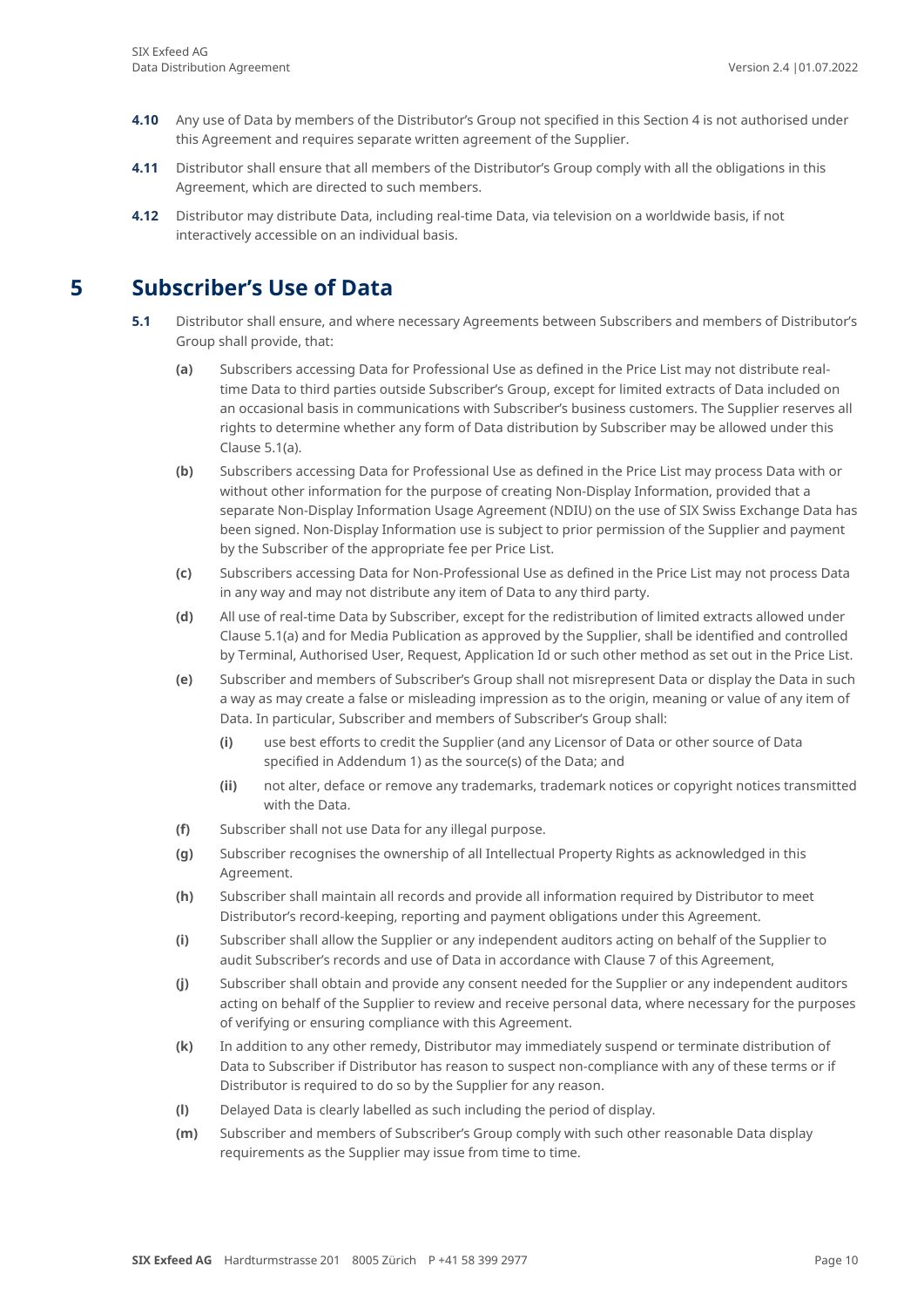**5.2** The Supplier reserves the right to enter into a direct Subscriber Agreement with any party for receipt of Data from Distributor. The Supplier shall ensure that any Subscriber Agreement under which Subscriber receives Data from Distributor shall contain provisions necessary to meet the requirements of Clause 5.1 above.

### **6 Reporting, Invoicing and Payment**

- <span id="page-10-0"></span>**6.1** Distributor shall pay to the Supplier the charges and fees as detailed in the Price List attached to this Agreement for the right to distribute Data, plus any applicable taxes (e.g. sales, distribution or use taxes). The Supplier may change the charges and fees mentioned in the Price List (Addendum 4) with an advance written notice of six (6) months.
- **6.2** The Supplier may propose changes to charges and fees on shorter notice, for example to reduce fees or introduce alternative fee structures. Distributor shall be under no obligation to accept proposed changes for six (6) months from the date of the notice of change and may continue to pay fees at existing rates during that period. Thereafter, the Distributor may only distribute the Data in accordance with such proposed changes.
- **6.3** Distributor undertakes to report to the Supplier every month within thirty (30) days of the end of the calendar month on the use and distribution of Data and the related amounts due to the Supplier in accordance with this Agreement. Distributor's reports and fee calculations shall be in accordance with the Price List and Reporting Requirements (Addendum 5). The Supplier shall keep all information provided by the Distributor confidential.
- **6.4** Distributor shall use the inbound reporting application and request an account in the client area of the following website: [https://www.exfeed.com/client\\_area/login.html.](https://www.exfeed.com/client_area/login.html) Electronic end user reports shall be sent to [exfeed.admin@six-group.com](mailto:exfeed.admin@six-group.com) in a format agreed with the Supplier. Any changes to the format of the report shall be agreed in advance with the Supplier. The Supplier reserves the right to charge an administration fee for the non-use of the SIX Exfeed AG inbound reporting application.
- **6.5** Distributor shall make payment of all fees, charges and other sums due to the Supplier within thirty (30) days of the date of delivery of each invoice issued by the Supplier. The invoice shall be deemed to have been delivered to Distributor's office 10 days after being deposited in the mail with first class postage pre-paid. The Supplier reserves the right to charge interest on overdue payments at the rate of 1.5% per month or the maximum permitted by law, whichever is the lower, calculated on a daily basis from the due date of payment.
- **6.6** If Distributor terminates its right to receive Data pursuant to clauses 3.2, 3.6 or 11.4 or pursuant to a material breach of the Agreement by the Supplier, then all pre-paid fees or charges will be refunded by the Supplier on a pro rata basis.
- **6.7** All payments due to the Supplier hereunder shall be made in Swiss francs. Other currencies, by way of exception, as agreed by the Supplier to the Supplier's address or to such other address, as the Supplier shall specify in writing from time to time.
- **6.8** Members of Distributor's Group shall be free to establish and alter the prices charged to Subscribers for the supply of the Data and of Services incorporating Data, provided that such prices do not misrepresent fees charged by the Supplier to Distributor in accordance with the Price List.

### **7 Maintenance of Records, Audit**

<span id="page-10-1"></span>**7.1** Members of Distributor's Group shall keep complete, accurate and up-to-date records and books of account relating to the use and distribution of Data and related internal controls. The Supplier and any independent professional auditors acting on behalf of the Supplier shall have the right, on giving the Distributor at least 90 days written notice, during the term of this Agreement, to visit the premises of members of Distributor's Group and members of Subscriber's Group and to inspect systems, controls, books and records, insofar as they relate to the distribution of the Data and any money payable to the Supplier. Such inspection shall take place during normal business hours. The Supplier and its auditors shall treat all information obtained in the audit confidentially and use it only for the purpose of verifying compliance with this Agreement.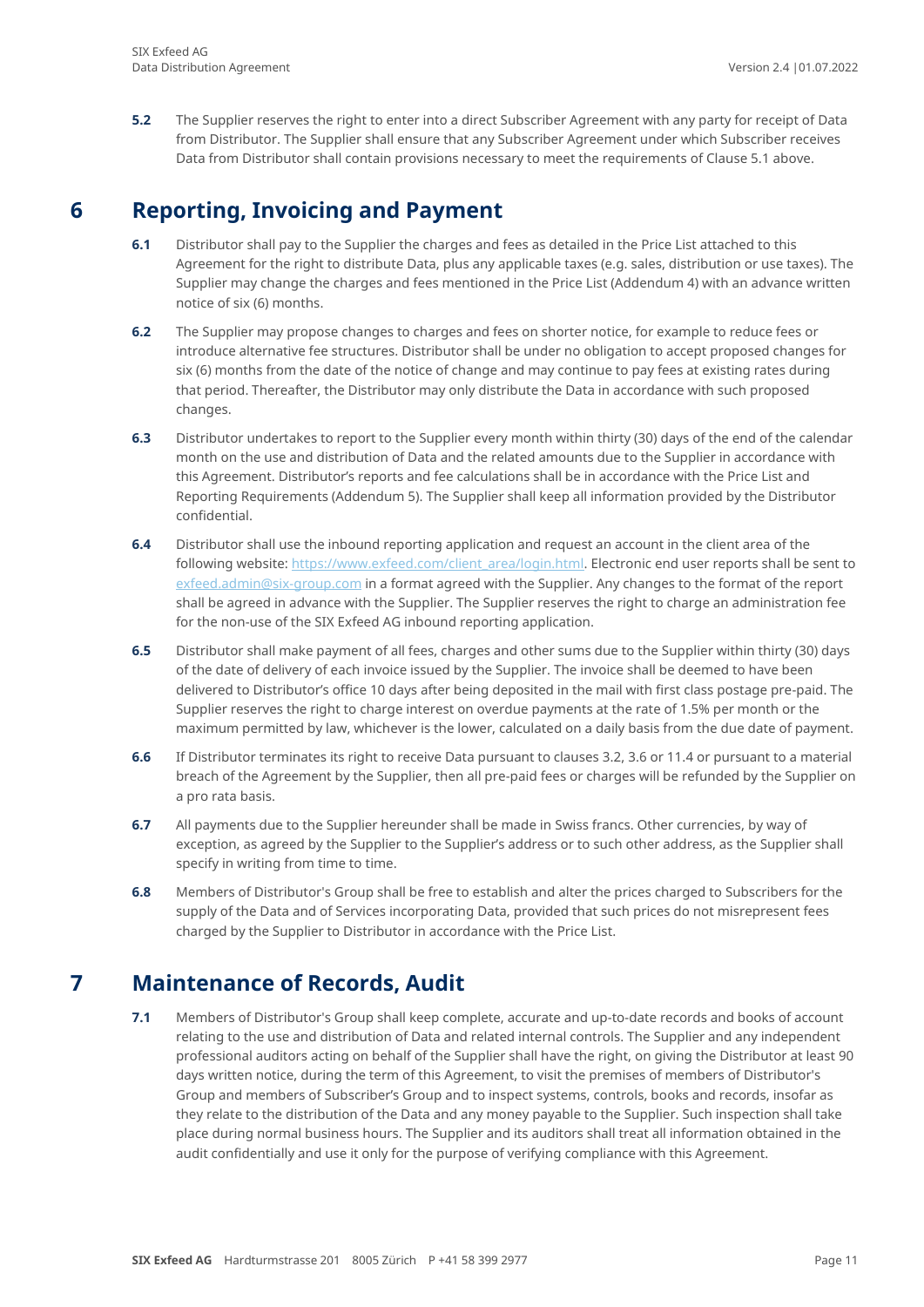**7.2** In the event that any inspection made pursuant to clause 7.1 reveals an underpayment of more than ten per cent (10%) Distributor shall bear the reasonable costs and expenses of such inspection, in addition to any other rights and remedies the Supplier may have in respect thereof. Prompt and correct payment of any money due to the Supplier under this Clause 7 shall be of the essence of this Agreement. If an independent professional auditor's opinion states that the reporting by Distributor is incorrect due to a wilful act or omission or due to gross negligence on the part of Distributor, Distributor shall be subject to a penalty of up to five (5) times the amount of the underpayment or a non-recurring payment of CHF 150,000.00, if Distributor is not capable of giving any correct, verified, reporting to the Supplier, which cannot be satisfactorily proven.

## <span id="page-11-0"></span>**8 Distributor's Warranty and Indemnity**

- **8.1** Distributor acknowledges that the use and interpretation of Data requires special skill and knowledge of financial markets. Distributor warrants that he has such skill and knowledge and undertakes that he shall at all times exercise his own judgement in the use of Data and with respect to any information available or obtained from it. Distributor shall be solely responsible for any opinions, recommendations, forecasts or other comments made or actions taken by members of Distributor's group, members of the Subscriber's Group, by Subvendors or by any other party based (in whole or in part) on the Data.
- **8.2** Distributor will indemnify the Supplier against all actions, claims, demands, proceedings, liabilities or expenses (including all legal and other fees and disbursements) arising from access to or use of Data by any member of the Distributor's Group or the Subscriber's Group or by any Subvendor, except where the losses or claims arise from gross negligence or wilful misconduct on the part of the Supplier or its officers.
- **8.3** Where the Supplier intends to rely upon this indemnity, the Supplier shall promptly notify Distributor in writing of any such actions, claims, demands, proceedings, liabilities or expenses and Distributor shall have control of the settlement and defence of any action to which this indemnity relates. The Supplier shall cooperate with Distributor to facilitate any such defence.

## **9 Supplier's Warranty and Indemnity**

- <span id="page-11-1"></span>**9.1** The Supplier will use all reasonable endeavours to ensure the accuracy, reliability and continuity of Data and to correct at the Supplier's expense any errors or omissions as soon as reasonably practical to the extent it is within the Supplier's reasonable control and ability to do so. The Supplier shall not be liable for any interruptions, faults, interference, delays, omissions or errors of any kind in the Data or for any resulting loss or damage, unless the same is the result of wilful misconduct or of gross negligence of the Supplier or its officers, in which case the Supplier shall be liable to the extent specified in clause 10.3.
- **9.2** The Supplier represents warrants and covenants that:
	- **(a)** so far as it is aware, it has the right to supply Data for the purposes specified in this Agreement and use of Data as specified in this Agreement will not infringe any Intellectual Property Rights of any third party;
	- **(b)** so far as it is aware, supply of Data by the Supplier to members of Distributor's Group will not infringe any applicable statute, law, rule or regulation.
- **9.3** Subject to clause 10.3 the Supplier will indemnify Distributor against all kind of actions, claims, demands, proceedings, liabilities, or expenses (including all legal and other fees and disbursements) arising from breach of this Agreement by the Supplier, where the losses or claims arise from gross negligence or wilful misconduct on the part of the Supplier or its officers. Beyond this, the Supplier shall not be liable for any other kind of action, claim, demand, proceeding, liability, or expense (including all legal and other fees and disbursements).
- **9.4** Where the Distributor intends to rely upon this indemnity Distributor shall promptly notify the Supplier in writing of any actions, claims, demands, proceedings, liabilities or expenses and the Supplier shall have control of the settlement and defence of any action to which this indemnity relates. Distributor shall cooperate with the Supplier to facilitate any such defence.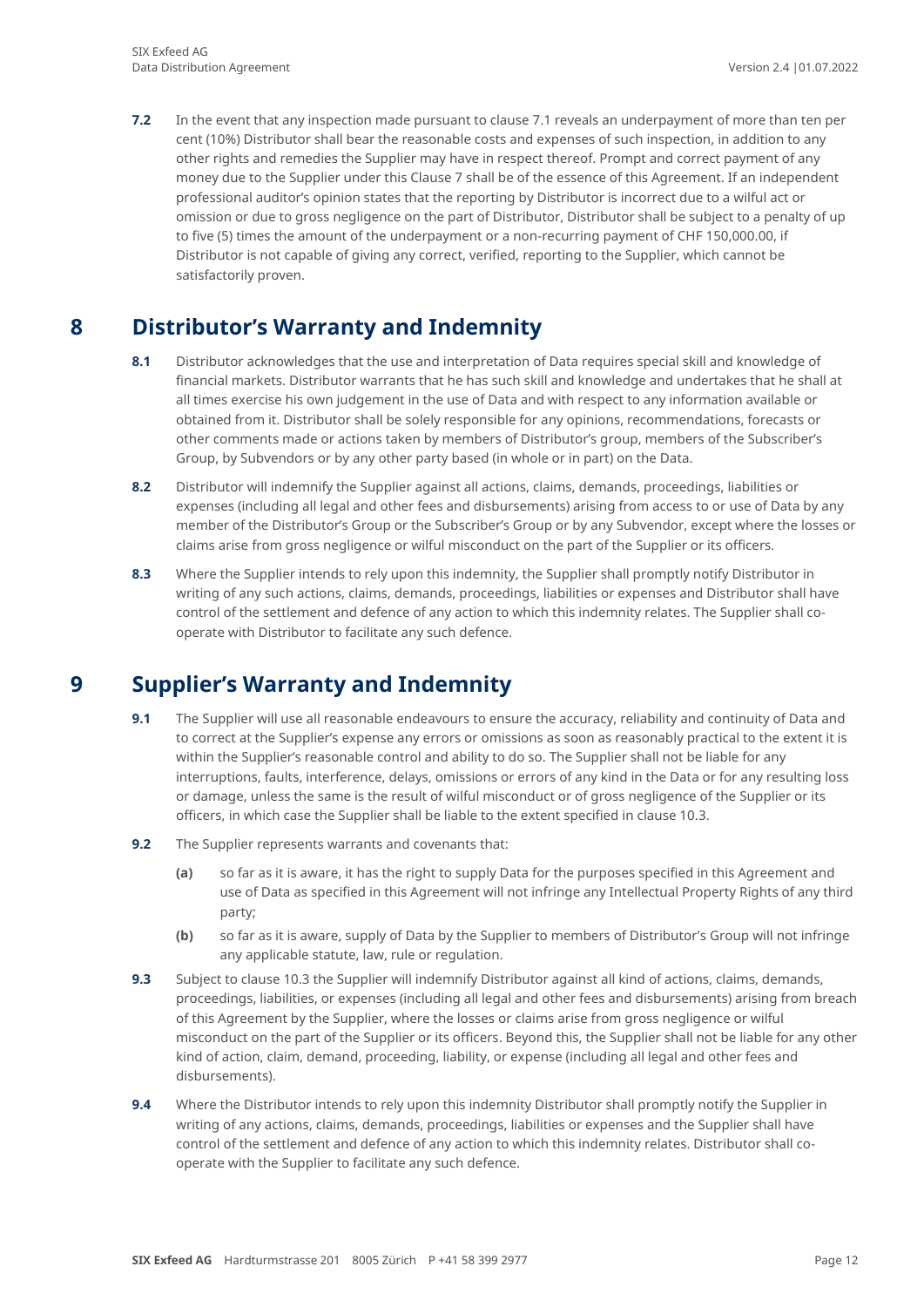## **10 Limitation of Liability**

- <span id="page-12-0"></span>**10.1** Distributor is responsible for the usefulness of Data as incorporated in Distributor's Service. Any representation, warranty or condition, whether express or implied, as to the fitness for a particular purpose or merchantability of the Data is expressly excluded by the Supplier.
- **10.2** Subject to clause 10.3, the Supplier shall not be liable in contract, tort (including negligence and breach of a statutory duty) or otherwise to Distributor, or to others directly or indirectly making use of Data, for any direct, indirect or consequential loss, damage, injury, cost or expense arising in any way out of access to, provision, use or distribution of Data.
- **10.3** The Supplier's liability for any loss or damage suffered as a result of wilful misconduct or of gross negligence of the Supplier shall be limited in respect of each claim or series of connected claims to the direct losses and damages suffered by Distributor (excluding indirect or consequential losses or damages of any kind such as loss of profits or of contracts) and shall not exceed the amount of fees paid by Distributor for the last twelve months prior to the date of the claim.

### **11 Agreement Variations**

- <span id="page-12-1"></span>**11.1** Unless ruled otherwise in this Agreement no variation of the terms and conditions of this Agreement shall be effective unless expressly agreed in writing by both parties.
- **11.2** Distributor may add to and change the Distributor Contact Details and the list of Affiliated Companies recorded in this Agreement. Distributor shall notify the Supplier promptly of any proposed changes to this information.
- **11.3** Distributor acknowledges that the detailed content of the Supplier policy set out in the Addenda to this Agreement and other Policy Statements published by the Supplier in connection with this Agreement (together, the "Policy Statements") will require updating, clarification and modification from time to time, for example to address changes in technology or to facilitate wider use of Data. In order to allow for such modification the Distributor and the Supplier agree to adopt the procedure in clause 11.4.
- **11.4** The Supplier shall notify Distributor in writing in such form as the Supplier considers appropriate of any proposed change to a Policy Statement at least ninety (90) days in advance of making such a change, enclosing if necessary a revised document giving details of the change. All changes shall apply and be available equally to all Vendors. Distributor shall be deemed to have accepted the proposed changes unless Distributor objects in writing within twenty (20) days after receiving notification of the proposed changes. If Distributor objects to the proposed changes, either party has the right to cancel this Agreement by written notice, the cancellation to take effect on the date of the proposed change.

### <span id="page-12-2"></span>**12 Intellectual Property Rights**

- **12.1** Distributor acknowledges that the Supplier or a Third Party Provider is the owner of all Intellectual Property Rights in the Data and the format in which Data is supplied to Distributor. Distributor agrees that neither its receipt of Data nor its distribution of Data shall derogate from the Intellectual Property Rights of the Supplier or the Third Party Provider in the Data and that all Intellectual Property Rights attaching to the Data shall at all times remain vested exclusively in the Supplier or the Third Party Provider.
- **12.2** Distributor will at the Supplier's request and expense do all such further reasonable acts, deeds and things and execute all such further documents, deeds and instruments, both during the term of this Agreement and thereafter, necessary for the protection and enforcement of the Supplier's Intellectual Property Rights.
- **12.3** Without prejudice to the Intellectual Property Rights in the Data itself, all Intellectual Property Rights of Distributor, any member of Distributor's Group or any member of the Subscriber's Group subsisting in or relating to:
	- **(a)** the inclusion of Data (as processed by Distributor, any member of Distributor's Group or any member of the Subscriber's Group in accordance with this Agreement) in a Service; and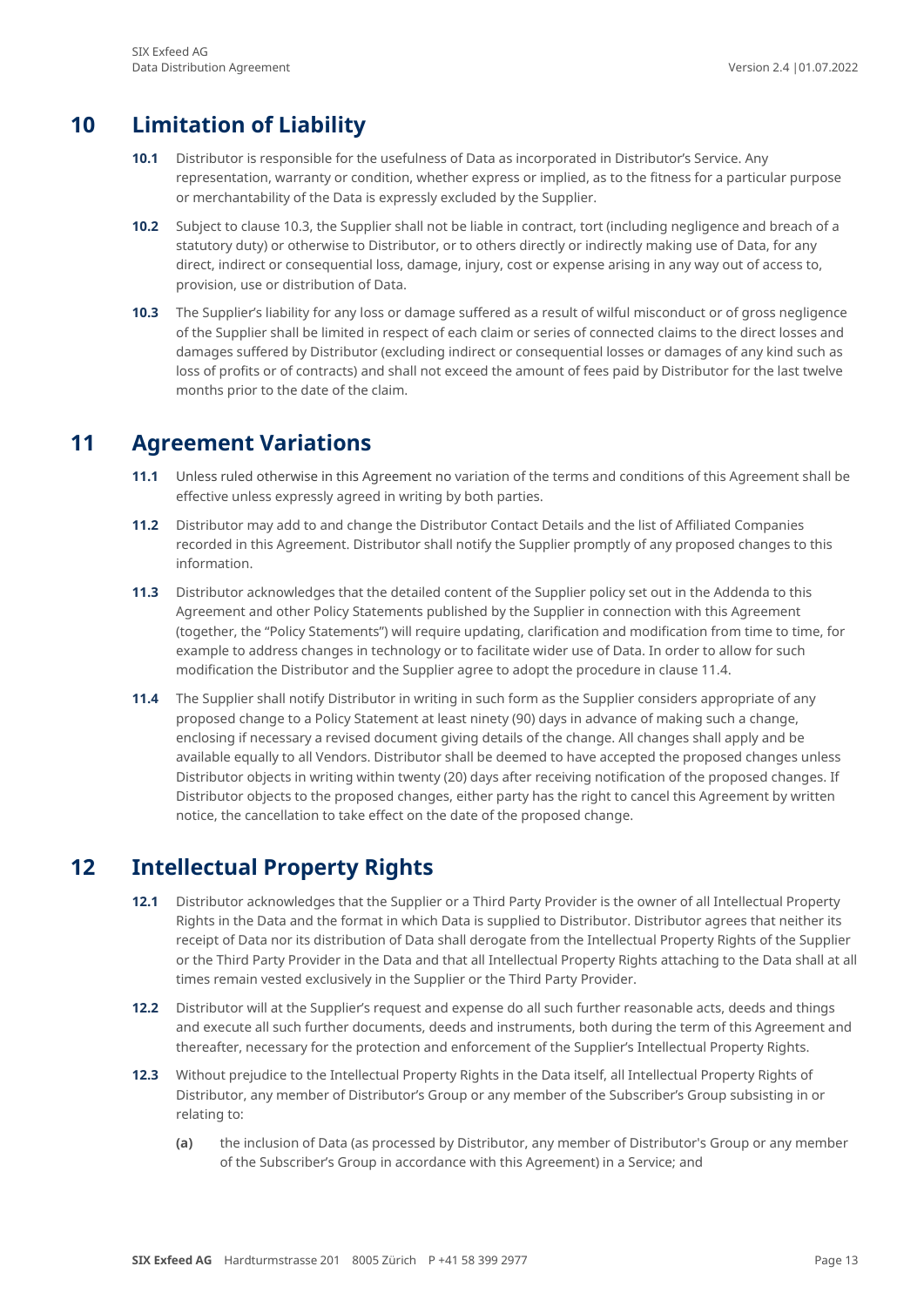- **(b)** any collection, compilation or other original work in which Data is included in accordance with this Agreement, which is created by or on behalf of the Distributor, any member of Distributor's Group, or any member of the Subscriber's Group, will remain vested exclusively in Distributor, in the relevant member of Distributor's Group, or in the relevant member of the Subscriber's Group, as applicable.
- **12.4** Nothing in this Agreement entitles any member of the Distributor's Group or the Subscriber's Group to make use of any trademarks in the Data beyond such use as occurs through the ordinary use of the Data in accordance with the terms of this Agreement.
- **12.5** The Supplier and Third Party Content Provider shall not be liable for any loss, damage, costs, claims and expenses whatsoever:
	- **(a)** arising from mechanical or electrical or telephone breakdown or power failure or malfunction of any computer and/or data transmission or receiving apparatus and/or auxiliary equipment or any other cause beyond reasonable control of the Supplier or Third Party Content Provider;
	- **(b)** arising from any error or omission in the collecting, recording, processing, storing, making available for supply or supplying of the Information, unless such loss, damage, costs, claims or expenses arise from the gross negligence or wilful misconduct of the Supplier.
- **12.6** Neither party, the Supplier or the Third Party Provider, will be liable to the other for any indirect, special or consequential loss or damage including without limitation loss of profit, business revenue or goodwill or loss of data arising out of this Agreement.

## **13 Termination**

- <span id="page-13-0"></span>**13.1** The right to receive Data may be terminated by either party giving the other party at least six (6) months prior written notice of termination, such notice to take effect on expiry of the Initial Period or on the expiry of any subsequent twelve-month period.
- **13.2** The right to receive Data may be terminated immediately or on the date specified in written notice by the party not at fault if any of the following events shall occur:
	- **(a)** If the other party commits any material breach of the terms or conditions of this Agreement and fails to remedy such breach (insofar as such breach is capable of remedy) within thirty (30) days after receiving written notice from the party not at fault requiring it to do so; or
	- **(b)** If the other party shall present a petition or have a petition presented by a creditor for its winding up, or enters into compulsory or voluntary liquidation (other than for the purpose of a bona-fide reconstruction or amalgamation), or shall have a receiver of all or any of its undertakings or assets appointed, or shall be deemed to be unable to pay its debts, or shall cease to carry on business; or
	- **(c)** If the other party becomes the subject of a winding-up petition which is not discharged within fortyfive (45) days after the said filing if a receiver is appointed who is not discharged within forty-five (45) days after appointment, or if execution is levied on any of its goods and such execution is not discharged within forty-five (45) days; or
	- **(d)** If the other party is taken over, bought out, merged or is otherwise subject to new majority ownership.
- **13.3** In the event of termination by Distributor or the Supplier pursuant to clause 13.1 or 13.2, Distributor shall not be entitled to repayment of the balance of any advance payments paid to the Supplier, except that if the Agreement is terminated by Distributor pursuant to clause 13.2 due to the Supplier's fault any balance of advance payments will be repaid by the Supplier on a pro-rata basis.
- **13.4** Termination shall be without prejudice to the rights of either party at the date of termination with respect to any antecedent breach or otherwise and to any provisions, which impose continuing or subsequent obligations.
- **13.5** If any of the necessary concessions and/or rights held by the Supplier for the collection and distribution of Data as part of this Agreement are withdrawn prematurely or not renewed, the Supplier may terminate the right to receive Data in whole or in part and with immediate effect, without prior notification and without incurring any financial obligation or other liability (except for the pro-rata refund of advance payments made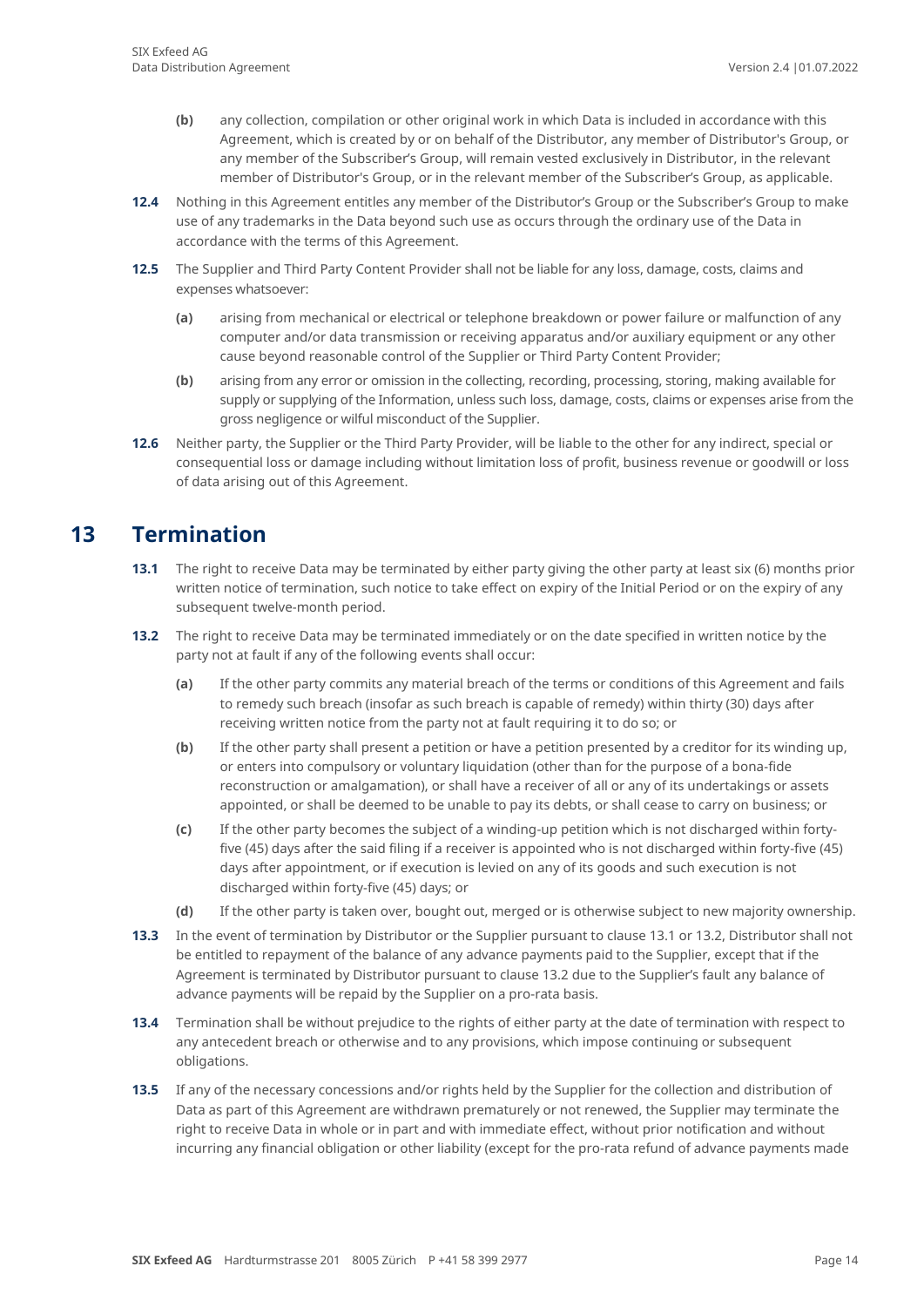by Distributor). The members of the Distributor's Group and the Subscriber's Group shall promptly take such steps with regard to the Data in their possession as may be reasonably required by the Supplier in order to fulfil any obligations owed by the Supplier to such third parties.

**13.6** Distributor shall not be entitled to any compensation (whether for loss of agency rights, goodwill or otherwise) as a result of termination of the right to receive Data for any cause whatsoever. In the event of termination of the right to receive Data for any reason, the Supplier shall be relieved forthwith of any obligation to deliver to Distributor any further Data and Distributor and Subscribers shall have the nonexclusive non-transferable right to continue distributing in perpetuity the Data acquired during the term of the Distributorship in accordance with and subject to the provisions of this Agreement.

### **14 Confidentiality**

<span id="page-14-0"></span>**14.1** Each party acknowledges that information of a confidential nature relating to the business of the other may be disclosed to it under this Agreement. Each party undertakes to hold such information in confidence and not, without the consent of the other, disclose it to any third party nor use it for any purpose other than in the performance of this Agreement.

This obligation does not apply to confidential information which:

- **(a)** at the time of disclosure is already in the public domain,
- **(b)** has not been identified as confidential and which no reasonable person would assume is confidential,
- **(c)** after disclosure becomes generally available to third parties other than by breach of this Agreement by the recipient,
- **(d)** is or becomes rightfully known to either party without restriction from another source,
- **(e)** is required to be disclosed by order of legal or regulatory authorities.
- **14.2** The Distributor shall ensure that the Data is not disclosed by the Distributor's Group to any person other than as permitted by this Agreement.
- **14.3** The Licensor may disclose data to group companies of SIX Group AG companies and/or its staff in Switzerland and abroad, provided the Licensor ensures that the group company concerned and/or the staff concerned are bound by confidentiality provisions that are comparable to those in this Agreement. This applies in particular in the context of internal group activities involving more than one company and/or country, e.g. concerning product developments/improvements, market analyses, marketing, optimisation of customer services and risk management, and to facilitate the organisation within the group.
- **14.4** The Licensor may disclose data to external third parties in Switzerland and abroad in connection with the performance of its contractual duties, provided the Licensor ensures that these parties are bound by confidentiality provisions that are comparable to those of this Agreement.
- **14.5** The Licensor is authorised to outsource data processing and other services to third parties in Switzerland and abroad, in particular to group companies of SIX Group AG and to other legally affiliated companies of SIX Group AG. This applies in particular to liquidity management, treasury, risk management, internal audit, master data administration, data retention or storage, accounting, personnel, IT and back-office functions, legal and compliance, activities conducted with the aim of ensuring fair, efficient and orderly trading, and the operating of matching and market data distribution systems. Should data be transmitted to group companies of SIX Group AG or external third parties under such outsourcing arrangements, all service providers must be subject to comprehensive confidentiality provisions.

### <span id="page-14-1"></span>**15 General**

**15.1** Neither party shall be liable for any delay or failure to meet its obligations (other than a payment obligation) under the Agreement due to any cause outside its reasonable control and which is neither an intentional act nor an act of gross negligence by either party. If such circumstances continue for more than 14 (fourteen) days, either party may cancel this Agreement immediately on written notice.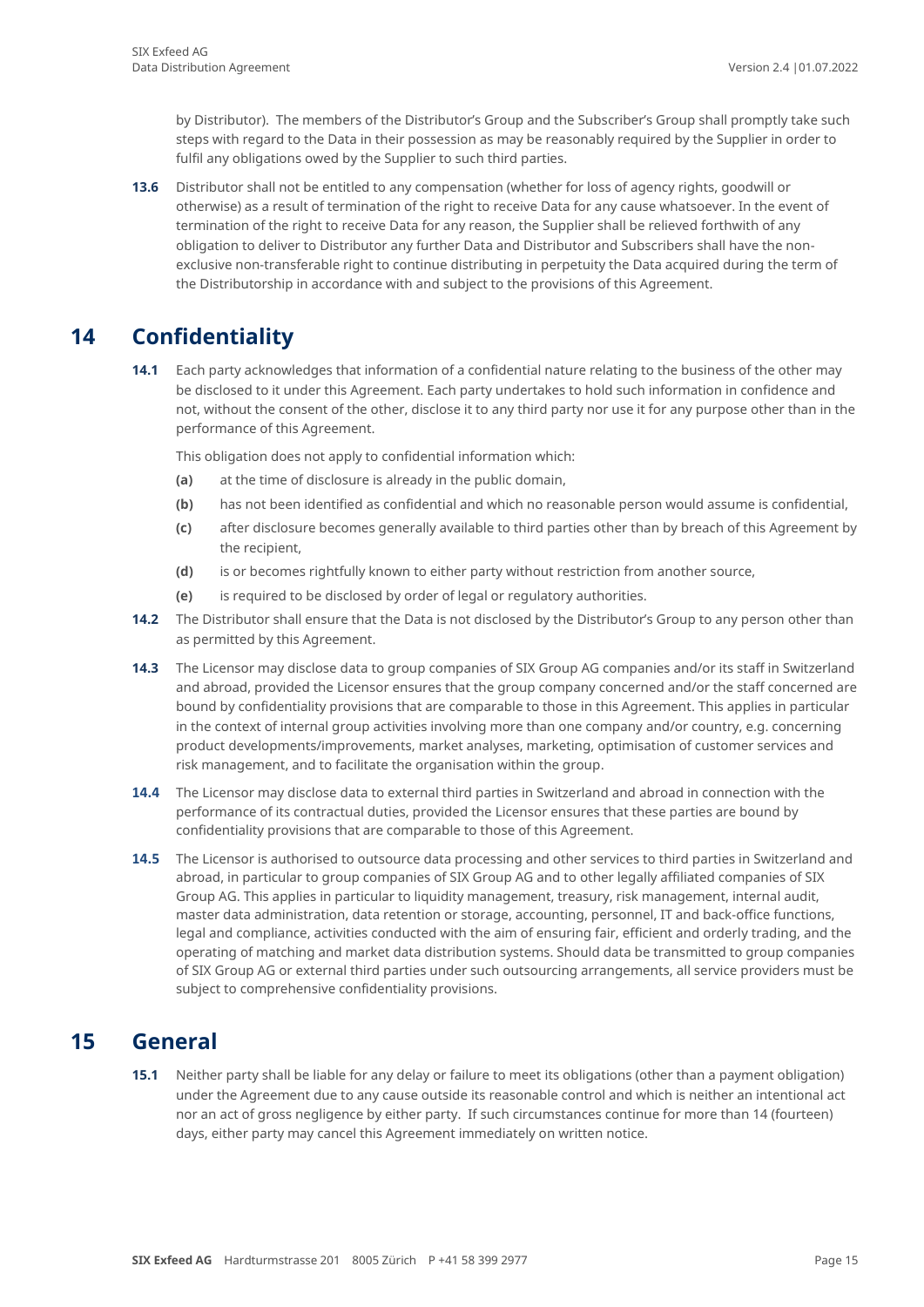- **15.2** If any part, term of provision of this Agreement, not being of a fundamental nature, be held illegal or unenforceable, the validity or enforceability of the remainder of the Agreement shall not be affected.
- **15.3** All notices required or permitted to be given under this Agreement shall be in writing or such electronic means as are agreed between the parties and shall be sent by letter, fax, or delivered by hand to the registered office address or such other address as the receiving party may from time to time designate.
- **15.4** This Agreement shall be binding upon and endure to the benefit of the Supplier and Distributor and their respective successors and permitted assigns. This Agreement may not be assigned by Distributor without the prior written consent of the Supplier, such consent not to be unreasonably withheld, conditioned or delayed. At the request of the Supplier, the Distributor shall promptly execute such documents as the Supplier may reasonably require in order to novate this Agreement in favour of a third party whereby the third party shall assume all the past and future rights and obligations of the Supplier.
- **15.5** The failure of either party at any time to enforce any provision of the Agreement shall in no way affect its right thereafter to require complete performance by the other party, nor shall the waiver of any breach of any provision be taken or be held to be a waiver of any subsequent breach of any provision or be a waiver of the provision itself. Any waiver to be effective must be in writing.
- **15.6** Distributor in performing this Agreement is acting as an independent contractor and not as an employee or agent of the Supplier. Distributor shall not assume any obligation of any kind, whether express or implied, on behalf of the Supplier or bind or commit the Supplier in any way.
- **15.7** This Agreement is the complete and exclusive statement of the Agreement between the parties and supersedes all prior Agreements, oral or written, and all other communications between the parties concerning the subject matter of the Agreement. Each party acknowledges that no reliance is placed on any representation made but not embodied in the Agreement.
- **15.8** This Agreement may be executed in separate counterparts, each of which shall be deemed an original, but both of which together shall constitute one and the same instrument.
- **15.9** The section headings of this Agreement are for convenience of reference only and do not form a part of the Agreement and do not in any way modify, interpret or construe the intentions of the parties.
- <span id="page-15-0"></span>**15.10** The provisions of clauses 6.3, 6.4, 6.5, 7, 8, 9,10, 12, 13, 14, and 15 shall survive termination of the present Agreement or any portion thereof.

### **16 Governing Law**

**16.1** This Agreement shall be construed in accordance with and governed by the laws of Switzerland. The parties agree to submit to the exclusive jurisdiction of the Swiss courts, with Zurich 1 being the exclusive place of jurisdiction.

### <span id="page-15-1"></span>**17 Application and Declaration for Distributor**

- **17.1** For the procurement of Data from SIX Exfeed AG, the Distributor hereby declares that the Privacy Statement [of SIX](https://www.six-group.com/en/services/legal/privacy-statement.html) and the described ["Customer Information on GDPR"](https://www.six-group.com/en/services/gdpr/customer-information-on-data-protection-se.html) has been read and understood.
- **17.2** The Distributor further declares that SIX Exfeed AG's / SIX Swiss Exchange AG's rules and regulations, including (but not limited to) SIX Exfeed AG's and SIX Swiss Exchange AG's messages and contractual guidelines as valid at any given time are recognised and complied with. The authorization to publish the business name of the Distributor on th[e list of Vendors](https://www.six-group.com/en/products-services/the-swiss-stock-exchange/market-data/data-services.html#vendor-list) on SIX Swiss Exchange AG's website is explicitly given.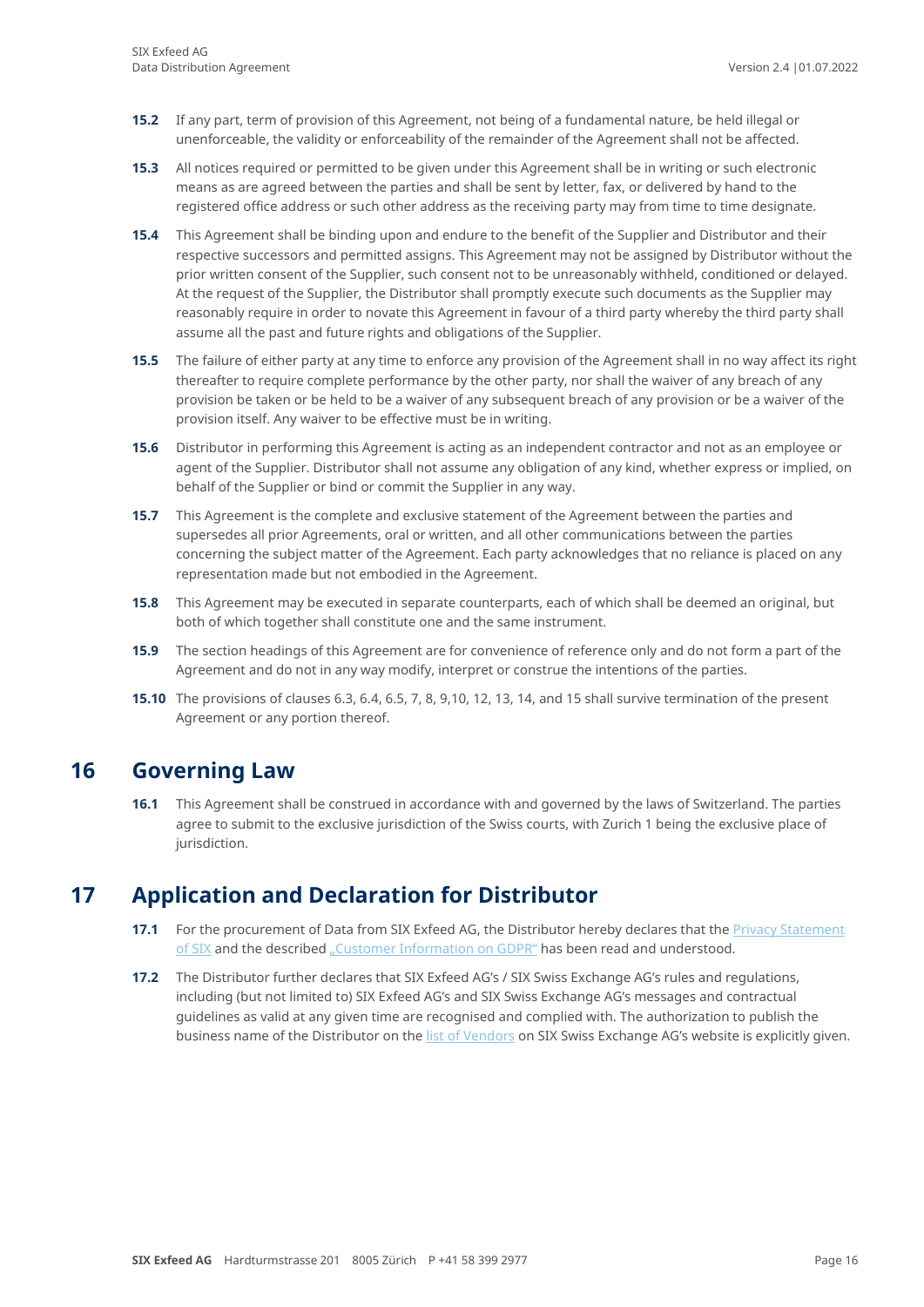Date: Click here to enter a date. Date:

For SIX Exfeed AG: For Company:

Name: Click here to enter text. Name: Name:

Function: Click here to enter text. Function:

Name: Click here to enter text.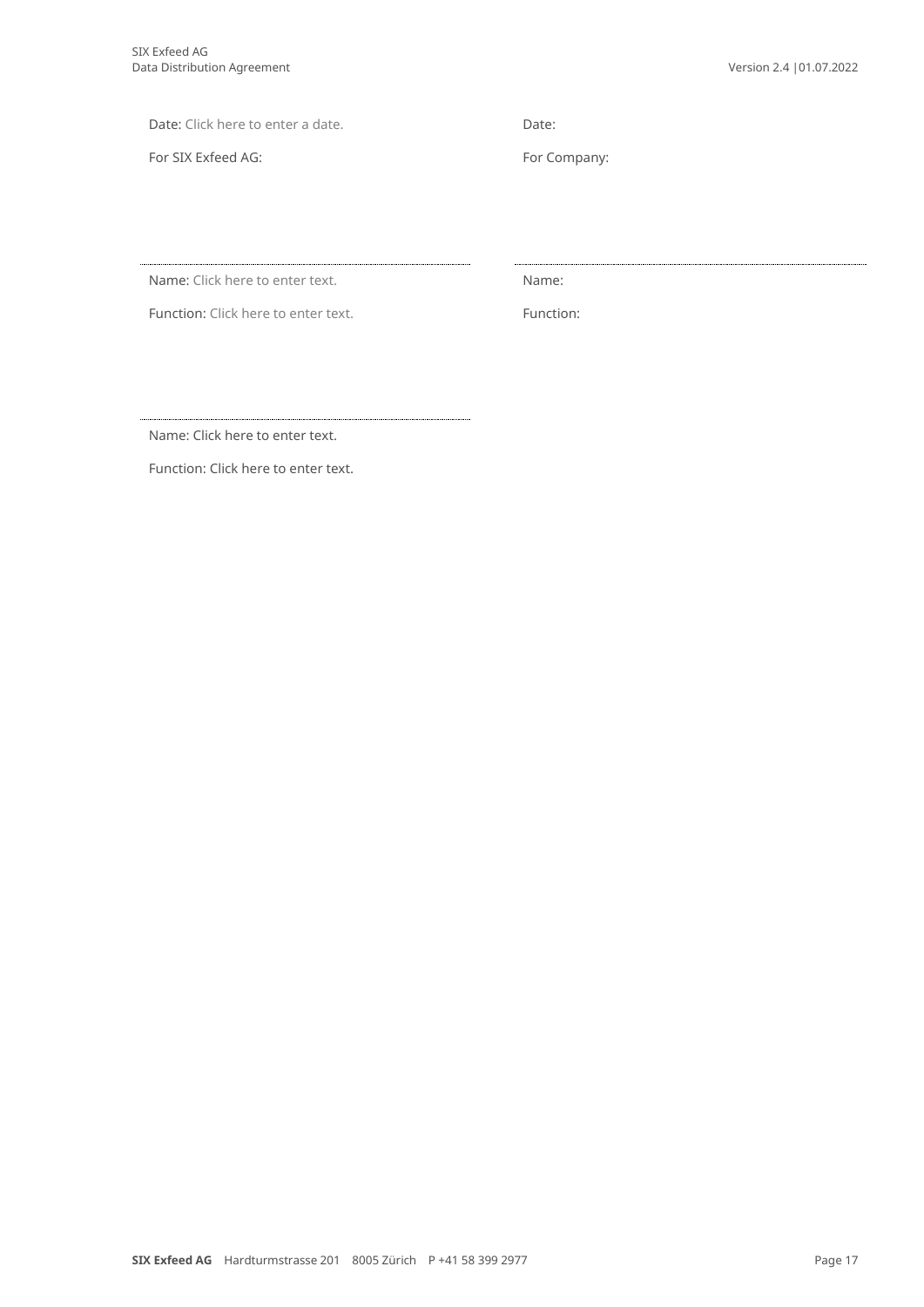## **Addendum 1: Data Description**

<span id="page-17-0"></span>The [SIX Multi-Dimensional Data fluX \(SIX MDDX®\)](https://www.six-group.com/exchanges/market_data/data_services/mddx_en.html) for pre- and post-trade information on all SIX Swiss Exchange AG securities plus indices, non-listed investment funds and third party content traded on the electronic trading platform SWXess, including MiFID/MiFIR data content such as UTC timestamps with microsecond granularity as well as MMT trade flags. MDDX offers bespoke data sets based on Regulatory Technical Standard (RTS) requirements.

The [ITCH Market Data Interface \(IMI\)](https://www.six-group.com/exchanges/market_data/data_services/itch_mdi_en.html) is the SIX Swiss Exchange AG's implementation of NASDAQ's "TotalView-ITCH" or "TV-ITCH", which is the NASDAQ INET highly efficient and direct data feed protocol that uses the SoupBinTCP or MoldUDP64 network protocols to reliably exchange messages. IMI provides real-time market information for all segments. It defines the business message protocol for the public full order book depth market data dissemination allowing SIX Swiss Exchange AG participants and SIX Exfeed AG market data Licensees to receive public order level data, executions, trading actions, system events, indicative pricing and order book reference data.

### **Third Party Content**

- SIX Financial Information provides market information such as exchange rates, interest rates and other important indices
- Derivative Partners is a provider for Reference Data & real-time Key Figures for non-standardised derivatives. The subset of delivered Derivative Data is described in the MDDX Interface Specs and contains the Standard Categorisation Model of the SSPA – Swiss Structured Products Association, Issuer Data, Underlying Data and Product Data
- SFD Swiss Fund Data AG: The central fund data-base (Non-listed Investment Funds) for increased transparency and efficiency is a service of the SIX Swiss Exchange AG in collaboration with the Swiss Funds Association and is available via MDDX.

### **Disclaimer**

The content described in addendum 1 – Data Description is provided by SIX Exfeed AG and its Third Party Content Providers in line with this Data Distribution Agreement. It does not provide any form of advice (investment, tax, legal) amounting to investment advice or make any recommendations regarding particular financial instruments, investments or products. Neither SIX Exfeed AG nor its Third Party Content Providers shall be liable for any errors, inaccuracies or delays in content or for any actions taken in reliance thereon.

SIX Exfeed AG expressly disclaims all warranties, expressed or implied, as to the accuracy of any the content provided, or as to the fitness of the information for any purpose. Although SIX Exfeed AG makes reasonable efforts to obtain reliable content from Third Parties, SIX Exfeed AG does not guarantee the accuracy of or endorse the views or opinions given by any Third Party Content Provider.

SIX Exfeed AG and its Third Party Content Providers shall not be liable to the Subscriber for any delay or default in providing the Service resulting from any circumstances beyond its reasonable control. SIX Exfeed AG may change or discontinue the Service, or its availability, at any time without notice. If any provision of this Agreement is invalid or unenforceable under applicable law, the remaining provisions will remain in full force and effect.

### **Third party legal notice**

Derivative Partners (DP) commits to take all necessary steps to ensure the correctness and completeness of all their data. DP shall assume no liability for the correctness and completeness of the data provided or for third-party information that has been received and integrated. DP shall not be held responsible for missing or incorrect data caused by insufficient information or technical problems that are not the fault of DP (e.g. line malfunctions, data problems of financial information suppliers). DP warranties for its services neither the uninterrupted problem-free operation of the system nor its operability at any specific point in time. Liability is herewith excluded for any operational interruptions that serve to remedy malfunctions, facilitate maintenance or introduce new technologies. When performing the aforementioned, DP shall take into account the interests of SIX Exfeed AG. DP guarantees neither the integrity of the stored data nor of the data transmitted via its system or the Internet. All liability is excluded for the inadvertent publication, damage to or deletion of data that is sent or received by the DP system or stored therein. DP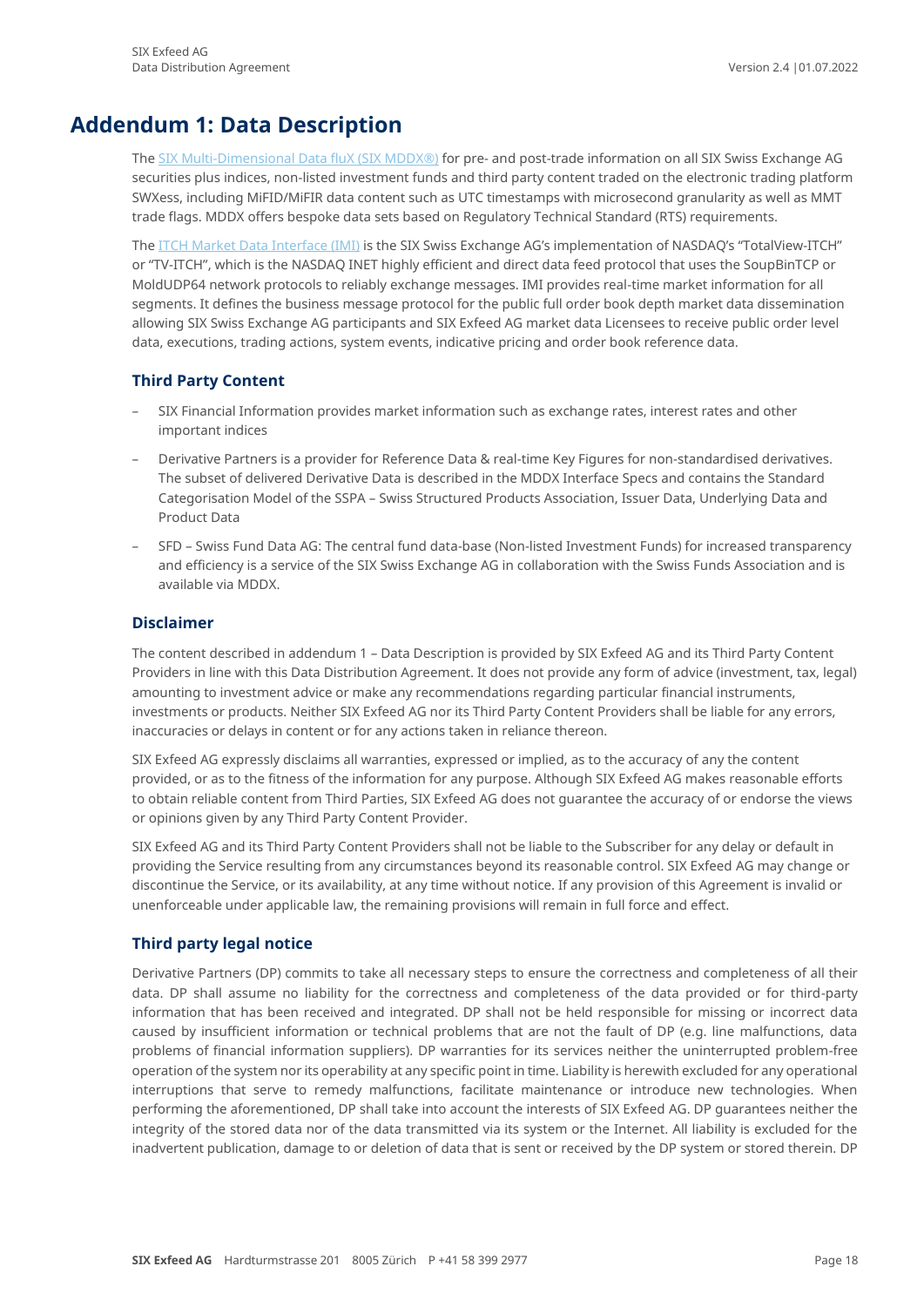and SIX Exfeed AG shall bear full liability versus each other for malice aforethought or gross negligence. Liability for simple negligence shall be limited to a maximum of CHF 25,000. Expressly excluded is liability on the part of DP for any specific technical or economic achievement, as well as for indirect damages such as foregone profits, third-party claims, and consequential damages resulting from production outages or loss of data, provided that under law no mandatory liability provisions stipulate otherwise.

For further information, please contact the Data Services Customer Support on +41 58 399 29 77 or mail to exfeed.admin@six-group.com Reference to Technical User Specifications for MDDX or IMI published by SIX Exfeed AG (the Supplier), can also be obtained on the Website.

Date: Click here to enter a date. Date:

For SIX Exfeed AG: For Company:

Name: Click here to enter text. Name: Name:

Function: Click here to enter text. Function:

Name: Click here to enter text.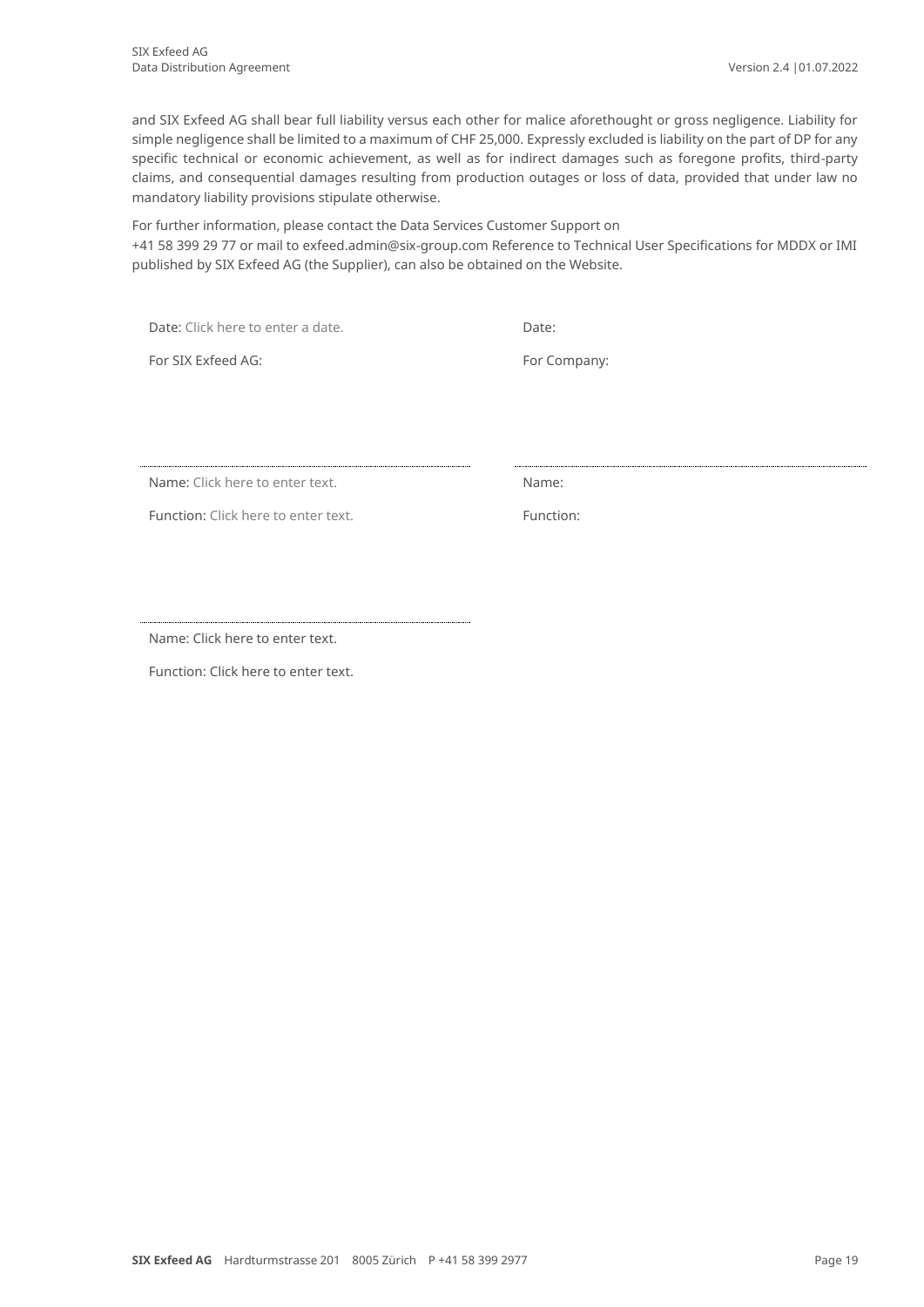## **Addendum 2: Affiliated Companies**

<span id="page-19-0"></span>Policy Statement

SIX Exfeed AG (the Supplier) will accept as an affiliated company in the Distributor's Group:

Subsidiaries, and any holding company of Distributor and any subsidiary of such holding company. For the purpose of this definition, a subsidiary means a company in which the Distributor owns directly or indirectly more than 50% (fifty percent) or a percentage of shares

in companies not wholly owned.

A third party may only be authorised to be part of the Distributor's Group if

- **a.** the link-up to the Information Distribution System of the Distributor is part of the Distributor's Service and
- **b.** the Distributor is responsible for due compliance by the third party of the applicable terms and conditions of this Agreement.

Buying syndicates with the objective to group multiple real-time users with the intent to reduce Exchange Fees with no effective, contractual or/and technical control over Market Data and Market Data Systems are not permitted. A list of the Distributor's Group members and authorised third parties is contained in Addendum 2, as may be amended from time to time by agreement between the parties.

(List supplied by Distributor, identifying structure of Distributor's Group)

Date: Click here to enter a date. For SIX Exfeed AG: For Company:

Name: Click here to enter text. Name: Name:

Function: Click here to enter text. The state of the Function:

Name: Click here to enter text.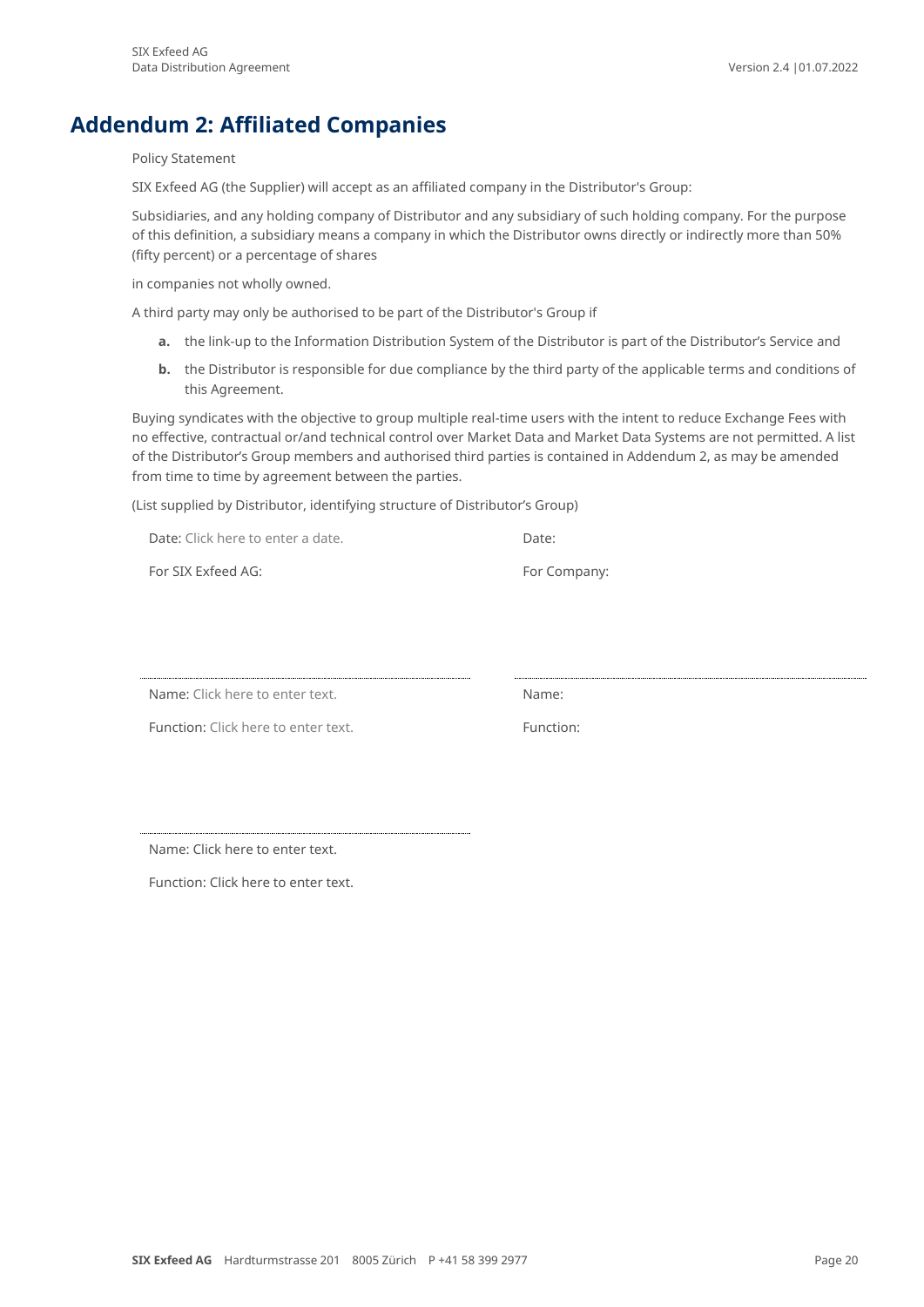## **Addendum 3: Service Facilitators**

#### <span id="page-20-0"></span>Policy Statement

SIX Exfeed AG (the Supplier) will normally accept as a Service Facilitator:

- An agent bound by contract to Distributor to distribute Distributor's Service to Distributor's Subscribers in a particular territory,
- An organisation (for example a facilities management company) providing Distributor's Service on its premises to Distributor's Subscribers,
- An organisation developing or maintaining software on behalf of Distributor for use in connection with the Data and the Service
- An organisation incorporating Distributor's Service into its website for access by Distributor's Subscribers

PROVIDED THAT:

- **a.** Service Facilitator is unable or forbidden to change the display of Data within Distributor's Service
- **b.** Distributor controls the release of real-time Data to Subscribers directly (in the case of Data incorporated into Service Facilitator's web-site) or, in other cases, either directly or via a contractual arrangement approved by the Supplier
- **c.** Distributor unconditionally guarantees and accepts responsibility for performance of all obligations under this Agreement in respect of Data distributed via a Service Facilitator

SIX Exfeed AG (the Supplier) requires Distributor to advise the Supplier immediately if any of the above conditions are not met and reserves the right at any time to withhold or withdraw approval of any Service Facilitator.

Distributor recognises that the Supplier approval of any organisation as a Service Facilitator does NOT mean that use of Data by the Service Facilitator is free of fees. See Addendum 4 for the Supplier's Fee Policy.

Distributor confirms that the organisations listed in this Addendum meet the Supplier requirements as stated above and the Supplier agrees that they may act as Service Facilitators. Distributor agrees to inform the Supplier promptly in the event of any changes to the details listed below.

(Service Facilitator Name, Address, Website URL)

Date: Click here to enter a date.

For SIX Exfeed AG: For Company:

Name: Click here to enter text.

Function: Click here to enter text. The summer of the Function:

Name: Click here to enter text.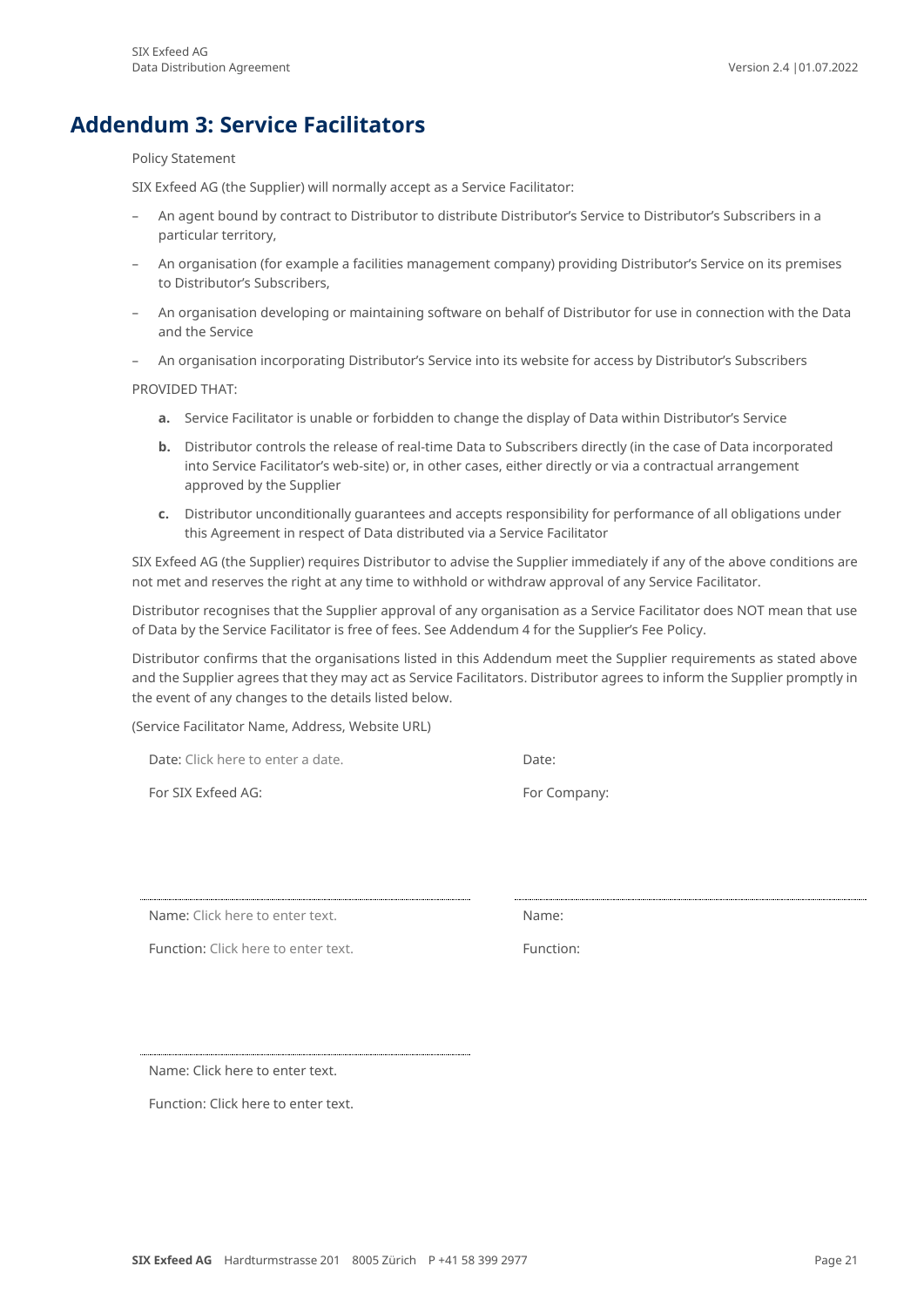## **Addendum 4: SIX Exfeed Fees**

### <span id="page-21-0"></span>**(Version 2.5 – 01/04/2022)**

For the reception and distribution of real-time SIX Exfeed market information, described in Addendum 1 of the Data Distribution Agreement, **effective from 1 April 2022**.

cf. "Notes – Fee Policy"(page 27).

### **Table of Contents**

- **A.** Base Fees, incl. other License Fees and Third-Party Content
- **B.** Exchange Fees for SIX Swiss Exchange (SSX) Market Information
- **C.** Exchange Fees for SIX Swiss Exchange Structured Products (SSX SP) Information
- **D.** License Fees for Additional Services

#### **A. Base Fees**

**Technical Connection (1)**

Direct connections via Managed and Leased Lines See SIX Swiss Exchange Common Access Portal (SCAP) - [Annex O Access Fee](https://www.ser-ag.com/dam/downloads/regulation/trading/directives/LOC-TR-de.pdf#page=51)

| Distribution Fee <sup>(2)</sup>                           | CHF per annum |
|-----------------------------------------------------------|---------------|
| Exchange market data for vendors/subvendors, real-time    | 57,500.00     |
| Exchange market data for handheld devices, real-time      | 18,000.00     |
| Exchange market data, delayed                             | 8,500.00      |
| Web-hosting exchange market data, delayed                 | 5,000.00      |
|                                                           |               |
| Other License Fees and Third-Party Content <sup>(3)</sup> | CHF per annum |
| Non-listed investment funds                               | 20,000.00     |
| Web-hosting, non-listed investment funds                  | 2,500.00      |
|                                                           |               |
| Own-Quote Display Service <sup>(4)</sup>                  |               |

Quote publication on the Web Se[e SSIX Exfeed Agreement for Own-Quote Display](https://www.six-group.com/exchanges/download/market/data_services/service_agreement.doc)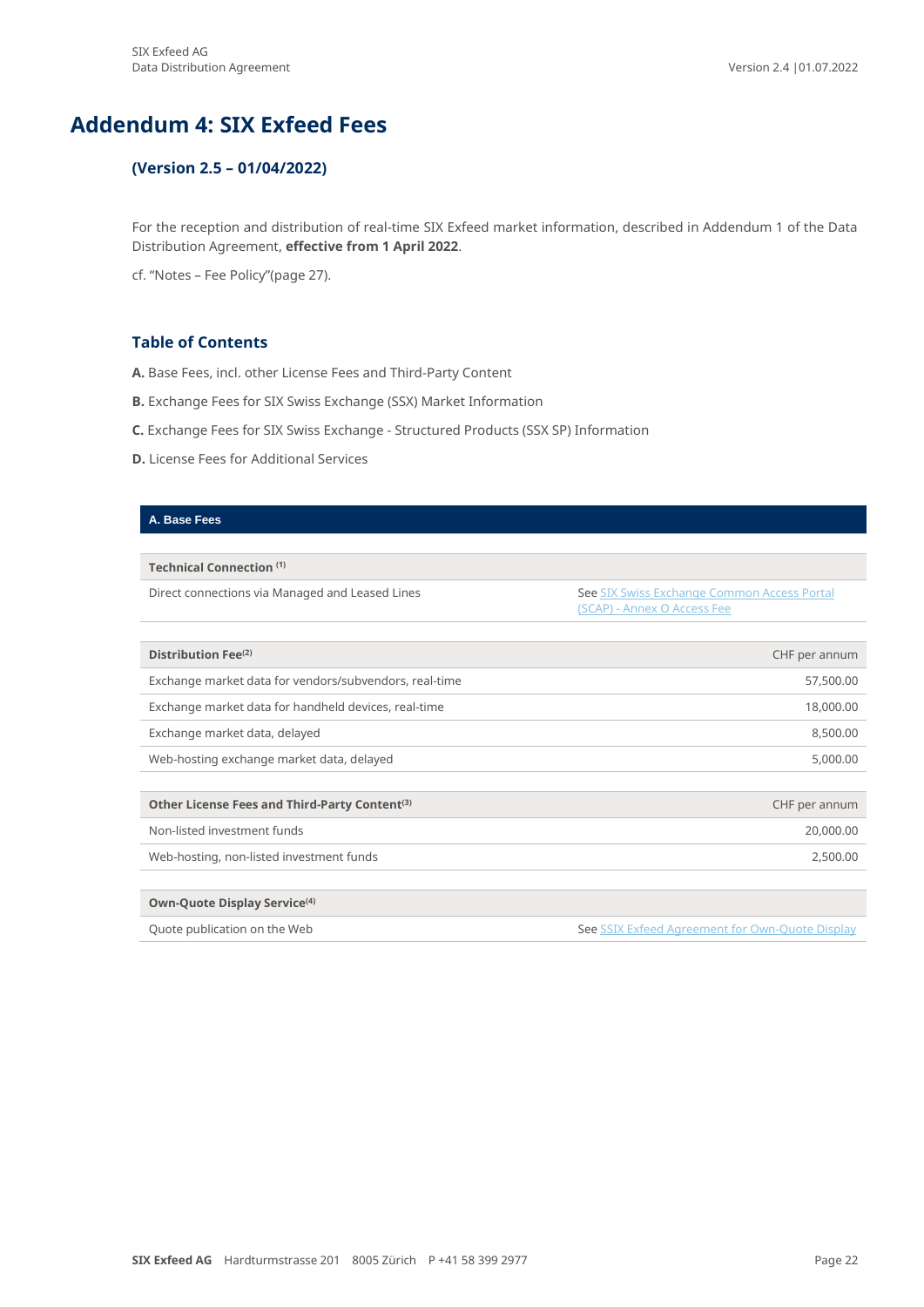### **B. Exchange Fees for SIX Swiss Exchange Market Information**

| Level 1 <sup>(5)</sup> Data for Professionals <sup>(9)</sup> :                              | CHF per annum/month                                                  |
|---------------------------------------------------------------------------------------------|----------------------------------------------------------------------|
| Per reportable End User with a unique user Id/password                                      | 360.00/30.00                                                         |
| Per reportable End User with a unique user Id/password - Price for SIX Trading Participants | 324.00/27.00                                                         |
|                                                                                             |                                                                      |
| Level 2 <sup>(6)</sup> Data for Professionals <sup>(9)</sup> :                              | CHF per annum/month                                                  |
| Per reportable End User with a unique user Id/password                                      | 1,080.00/90.00                                                       |
| Per reportable End User with a unique user Id/password - Price for SIX Trading Participants | 972.00/81.00                                                         |
|                                                                                             |                                                                      |
| Level 2plus/DOB <sup>(7)</sup> Data for Professionals <sup>(9)</sup>                        | CHF per annum/month                                                  |
| Per reportable End User with a unique user Id/password                                      | 1,512.00/126.00                                                      |
| Per reportable End User with a unique user Id/password - Price for SIX Trading Participants | 1360.80/113.40                                                       |
|                                                                                             |                                                                      |
| Post-Trade Data Service <sup>(8)</sup> for Professionals <sup>(9)</sup>                     | CHF per annum/month                                                  |
| Per reportable End User with a unique user Id/password                                      | 108.00/9.00                                                          |
|                                                                                             |                                                                      |
| Internet <sup>(11)</sup> for Non-Professionals <sup>(10)</sup> :                            | CHF per annum/month<br>on a cumulative basis <sup>(18)</sup>         |
| 1 to 500 subscriber/s <sup>(18)</sup>                                                       | 72.00/6.00                                                           |
| 501 to 1,000 subscribers                                                                    | 66.00/5.50                                                           |
| More than 1,000 subscribers                                                                 | 60.00/5.00                                                           |
|                                                                                             |                                                                      |
| <b>Per Individual Real-time Quote:</b>                                                      | Per quote request in CHF<br>Number of individual quotes<br>per month |
| Quote Level 1                                                                               | 0.02                                                                 |
| Quote Level 2                                                                               | 0.06                                                                 |
| Quote Level 2plus/DOB                                                                       | 0.08                                                                 |

### **C. Exchange Fees for SIX Swiss Exchange – Structured Products Information**

| Level 1 Data for Derivatives <sup>(12)</sup><br>incl. Reference Data (Basic-Access) and Key Figures (Advanced-Access) | CHF per annum/month |
|-----------------------------------------------------------------------------------------------------------------------|---------------------|
| <b>Basic-Access</b> for Professionals per End User                                                                    | 174.00/14.50        |
| <b>Basic Access</b> for Professionals per End User, Price for SIX Trading Participants                                | 156.60/13.05        |
| Advanced-Access for Professionals (incl. basic access) per End User                                                   | 252.00/21.00        |
| <b>Advanced Access</b> for Professionals per End User, Price for SIX Trading Participants                             | 226.80/18.90        |
|                                                                                                                       |                     |
| <b>Basic-Access</b> for Non-Professionals per End User                                                                | 72.00/6.00          |
| <b>Advanced-Access</b> for Non-Professionals (incl. basic access) per End User                                        | 96.00/8.00          |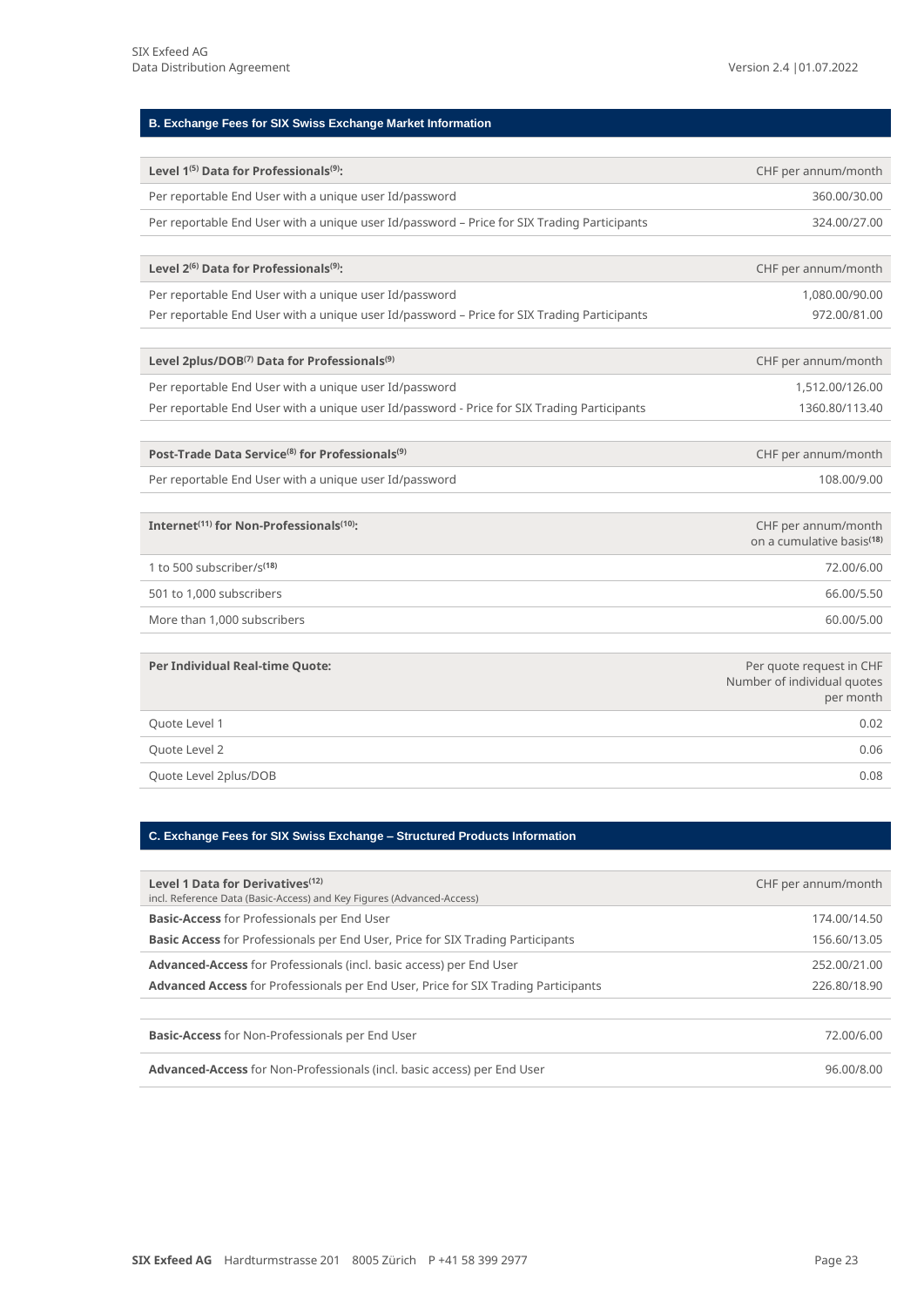| <b>D. License Fees for Additional Services</b>                                                                                                                                                                                                          |                                                            |
|---------------------------------------------------------------------------------------------------------------------------------------------------------------------------------------------------------------------------------------------------------|------------------------------------------------------------|
|                                                                                                                                                                                                                                                         |                                                            |
| Non-Display Information Usage <sup>(14)</sup>                                                                                                                                                                                                           |                                                            |
| Separate Agreement for Non-Display Information Use available. License Fees differ<br>according to the purpose of usage                                                                                                                                  | See price list for Non-Display<br><b>Information Usage</b> |
| Reference Data Service (RDS) <sup>(15)</sup>                                                                                                                                                                                                            |                                                            |
| CONNEXOR® Terms deliver a comprehensive set of reference data with a wide range of<br>high-quality information across the entire life cycle of financial instruments                                                                                    | See price list for<br><b>CONNEXOR services</b>             |
| Reference data & key figures for SSX SP derivatives per website/URL <sup>(13)</sup> for Non-<br>Professionals <sup>(10)</sup> . For an unlimited number of End Users in combination with the<br>transaction-based billing model or other unit of counts | 100,000.00<br>Flat fee per annum in CHF                    |
| <b>Indices of SIX Swiss Exchange in Real-time</b>                                                                                                                                                                                                       | CHF per annum/month                                        |
| SMI®, SPI®, SXI®, SLI®, SBI® etc.                                                                                                                                                                                                                       | 72.00/6.00                                                 |
| SMI®, SPI®, SXI®, SLI®, SBI® etc. - Price for SIX Trading Participants                                                                                                                                                                                  | 50.40/4.20                                                 |
| Delayed and customer-specific indices                                                                                                                                                                                                                   | No charge until further notice                             |
| Handheld Device and Telephone Services <sup>(16)</sup> :                                                                                                                                                                                                | CHF per annum                                              |
| Per unit (unlimited messages)                                                                                                                                                                                                                           | 45.00/3.75                                                 |
| Per quote request, text message etc.                                                                                                                                                                                                                    | 0.02                                                       |
| Per hour of connection time                                                                                                                                                                                                                             | 2.80                                                       |
| Media, Product Development, Demos etc. <sup>(17)</sup>                                                                                                                                                                                                  |                                                            |

See "Notes – Fee Policy"

### **NOTES – General Rules**

Irrespective of the technical platform or source of market data, the following general rules apply:

- Real-time information is subject to a Fee that applies on the distinction between Trading Participants and Non Trading Participants.
- A full month's Fee is due for each calendar month in which the Fee applies.
- The Licensee may deliver real-time data to Subscribers/End Users free of charge during a trial period of thirty (30) days.
- Except where data is distributed under a media publication license, all access to real-time data must be controlled by one of the following units of count:
	- Terminal, device, application or system receiving data, or
	- Individual End User authorised to access data (by means of a unique User ID and password), or
	- Number of transactions, a partial execution counts as a single transaction (billing model for nonprofessional use of Level 1 real-time data for subscribers in closed user groups; applies to Trading Participants only), or
	- Application-specific ID, e.g. an individual identification for an application that enables the application to access real-time data in a closed user environment or
	- Individual quote (defined as any data on a single instrument included in the data at the time of request), or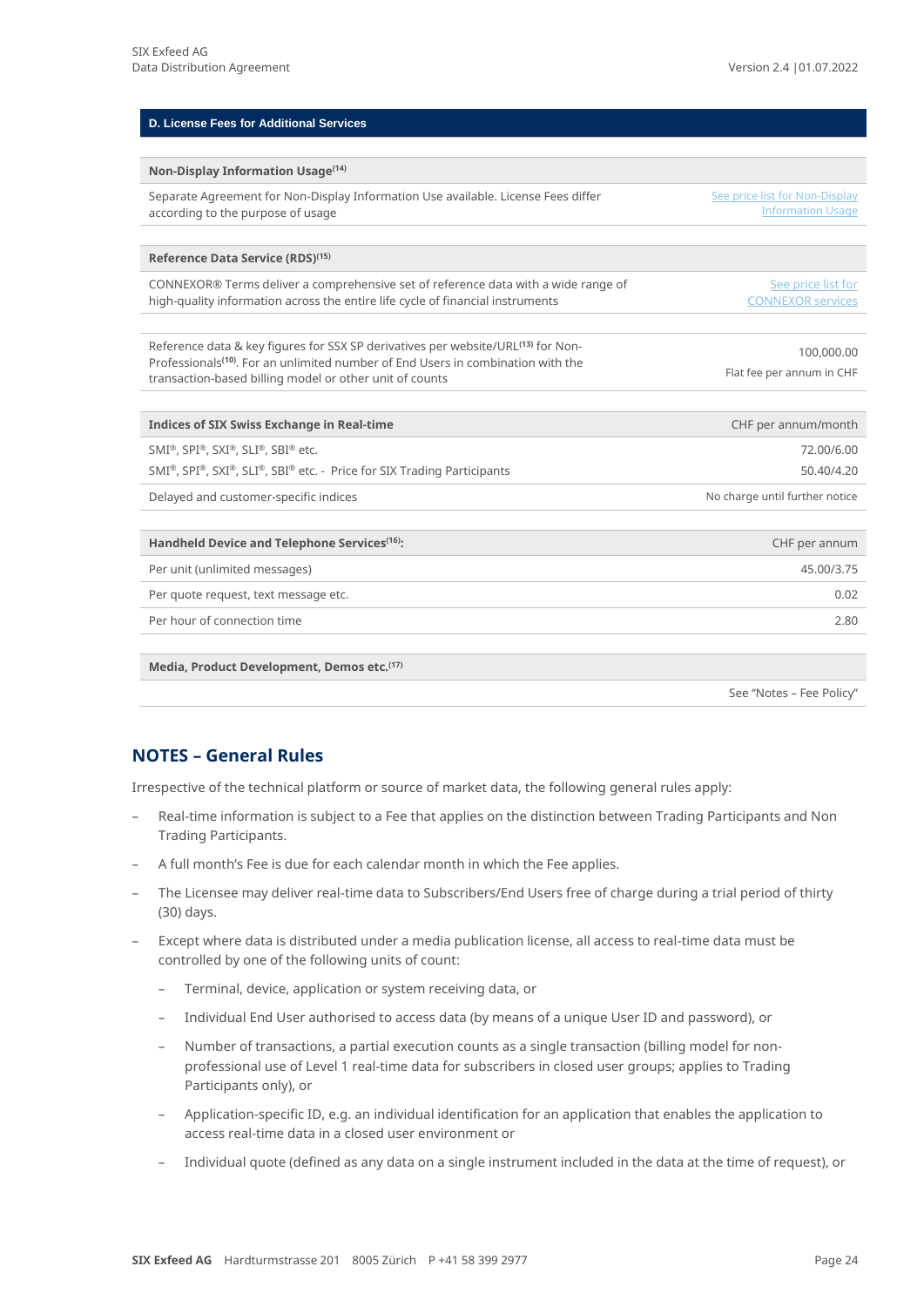- Individual message (for text messages, per quote request etc. incorporating data), or
- Connection time.
- Exchange Fees cover the use of real-time market data and are calculated on the basis of the actual number of End Users who have access to market data (End User-based Fee). According to the SIX Swiss Exchange AG's Rule Book and Directive 6: Market Information, registered traders are exempt from paying Exchange Fees except for other license Fees and third-party content.
- The use of market information disseminated via the SWXess trading platform is subject to Exchange Fees under [SIX Swiss Exchange Directive 6: Market Information.](https://www.ser-ag.com/content/dam/serag/downloads/regulation/trading/directives/DIR06-en.pdf)
- End-of-day closing prices are free of charge and do not require a Data Distribution Agreement. A letter of confirmation has to be provided (please see link to **Data Services** for a sample letter).
- The display of real-time data in public areas at the premises of the Licensee is not subject to any Exchange Fees.
- Services offering delayed data (15 minutes) are not subject to any Exchange Fees, but they are subject to Distribution Fees.
- The stated Fee amounts do not include sales tax. Services provided in Switzerland and Liechtenstein are subject to VAT.

### **NOTES – Fee Policy (acc. to the superscript references in the price list)**

- 1) The Access Fee for direct connections via managed and leased lines, applies to all Licensees that receive real-time data directly and live from the Licensor as described in the technical interface specifications. SIX Swiss Exchange AG charges a monthly access fee for each access to the system. The applicable rates are set out in the Annex N.
- 2) The Distribution Fee applies to each Licensee of data that provides market data for quote-vending purposes by means of any service and in any form to an End User or an application, e.g. for handheld device services. The Fee (pro rata) is due on the commencement date of the service and is invoiced semiannually in advance. Licensees, who are not vendors or subvendors, of market data, e.g. direct-billing corporate clients are subject to review and approval by the Licensor of the proposed form and content of the service offered by using the Data; whether or not a Fee applies depends on the commercial characteristics of the service offered by the Licensee.
- 3) Other Licence Fees and third-party content (subscribers only) on MDDX or IMI made available through external providers and not originating with SIX Swiss Exchange AG (e.g. CONNEXOR, SIX Financial Information, Derivative Partners Research, Swiss Fund Data AG).
- 4) SIX Exfeed agreement for own-quote display for the display of real-time stock quotes by companies that want to publish quotes and historic charts of their own stocks on their website/s. The received data may be used solely for public Internet display on the homepage and may not be exploited commercially or forwarded to third parties.
- 5) Definition of Level 1 (inside market): Best bid/ask and last. Real-time data Fees may be based on the number of terminals or End Users depending on the way in which access to data is controlled – e.g. by means of Internet, Intranet or Extranet solutions. Fees apply per data-receiving terminal where access to information is controlled by terminals. Where access to data is controlled by End Users, real-time data Fees apply for each End User authorised to access real-time data (via a unique User ID and password). Where Fees are controlled by End Users, all User IDs and passwords must be kept confidential; sharing of unique User IDs is not permissible. Unit-based Fees apply that are based on the number of terminals receiving data or the number of End Users authorised to access data in the relevant period. Calculations based on snapshot counts will be accepted only on the understanding that the Licensee or subscriber is liable for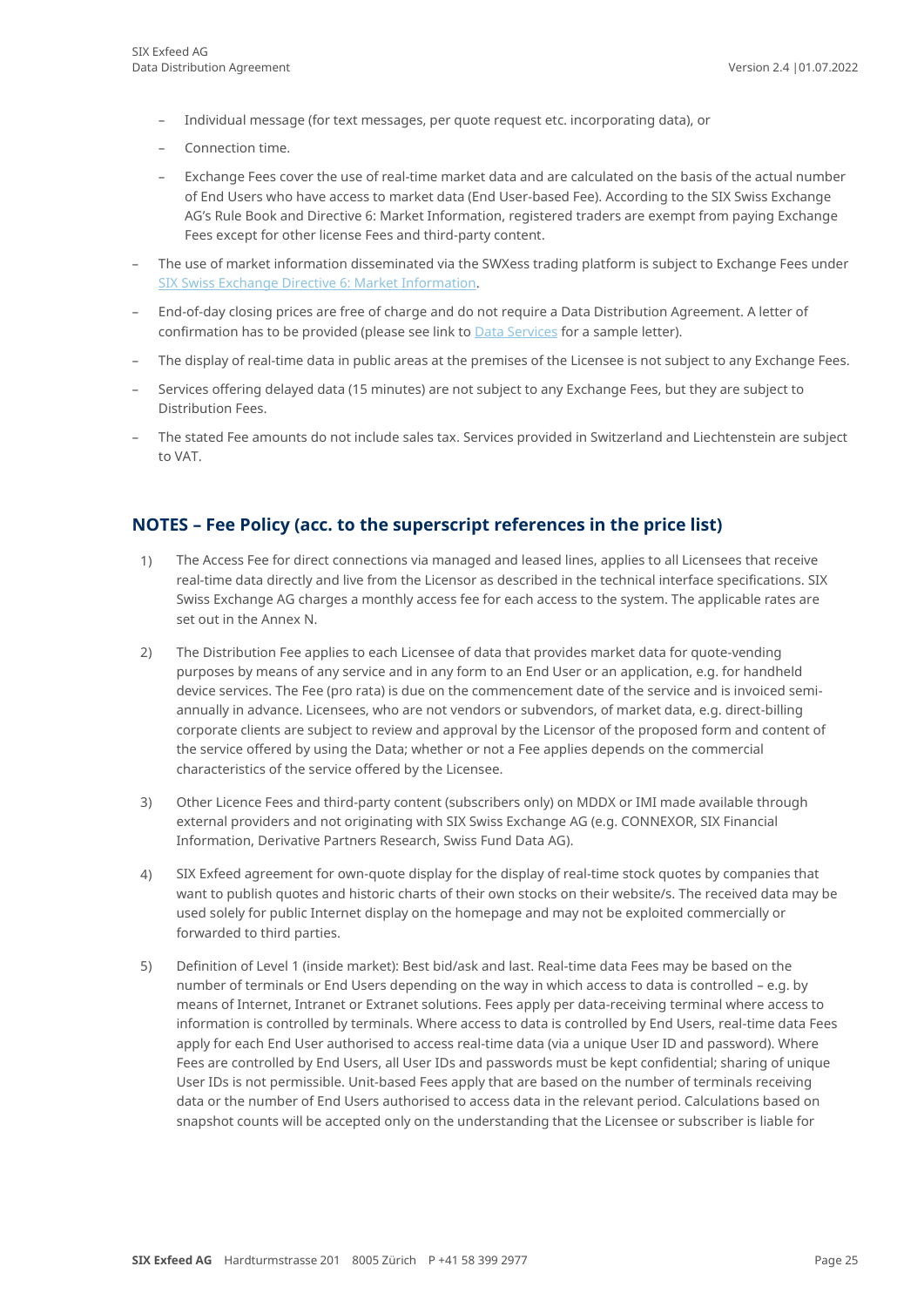any discrepancy between reported Fees and Fees calculated by the Licensor or its independent auditors in accordance with the Licensor policy.

- 6) Definition of Level 2 (market depth): Best bid/ask and last including, as a rule, the nine next-best bids/asks and cumulated order book in real time. The number of market-depth levels depends on the availability in the respective trading segment.
- 7) Definition of Level 2plus and DOB (detailed order book):
	- Level 2plus: Best bid/ask and last including, as a rule, the twenty nine next-best bids/asks and cumulated order book in real time (extended market depth for Swiss Blue Chips only).
	- DOB: Access to aggregated/disaggregated market depth for all equity segments is available via the SIX Multi-Dimensional Data fluX (SIX MDDX®) or via the ITCH Market Data Interface (IMI).
- 8) Post-Trade Data Service: Real-time on- and off order book trade prints incl. transaction values and volumes. No pre-trade quotes, i.e. bid/ask values, available.
- 9) Professional use of information means all use of data other than non-professional use by subscribers as described in Point 10 and the General Terms & Conditions of the Data Distribution Agreement:
- 10) Fees for non-Professionals apply only to private subscribers who:
	- Are natural persons rather than a corporation, partnership or other organisation,
	- Are restricted to using data only for the purpose of managing their personal investments and not for any business purpose or for the purpose of giving any form of advice to any other person,
	- Agree to provide any information required by the Licensee or the Licensor in order to verify the nature of their use of data.
- 11) Definition of internet subscriber: A registered End User of a service intended for non-professional use (see bullet point 10) in a closed user group with a unique user identification and password. Intranet/Extranet Fees apply only where the Licensee or subscriber that is paying Fees to the Licensor:
	- **a.** Directly controls all access to real-time data by the individual personal End User, and
	- **b.** Undertakes to provide the Licensor at annual intervals and/or on request with an opinion by an independent professional auditor which confirms the effectiveness of controls over access to realtime data and the completeness and accuracy of reports to the Licensor.
	- **c.** The Licensor reserves the right to charge full terminal/End User Fees, according to the price list, and to apply all other remedies set out in this Agreement for non-compliance in the event of failure to meet these conditions.
- 12) Reference data & key figures for derivatives: Available to professionals and non-professionals in combination with real-time data and not with delayed data, except for the ticker symbol, the first/last trading day, the title short text and the trading currency.
- 13) Website or uniform resource locator (URL): Fees for data on a single website or at the address of a resource or file available on the public Internet or in a closed user group.
- 14) Non-Display Information Usage: Contracting parties always enter into a direct agreement with SIX Exfeed AG. Any software using Data for a purpose other than in support of its display or distribution is considered a fee-liable Application. Non-Display usage license fees are applicable also if in conjunction with the display of Data. The Non-Display Information usage license is subject to prior approval by the Supplier.
- 15) Reference Data Service (RDS): The RDS is designed to allow market participants to synchronise their internal databases with the daily traded instruments of the Exchange (e.g. for statistical evaluation, data mining etc.) in readiness of the following morning. Reference data for structured products (certificates, investment and leverage products) is currently available on request in the closed user group section of the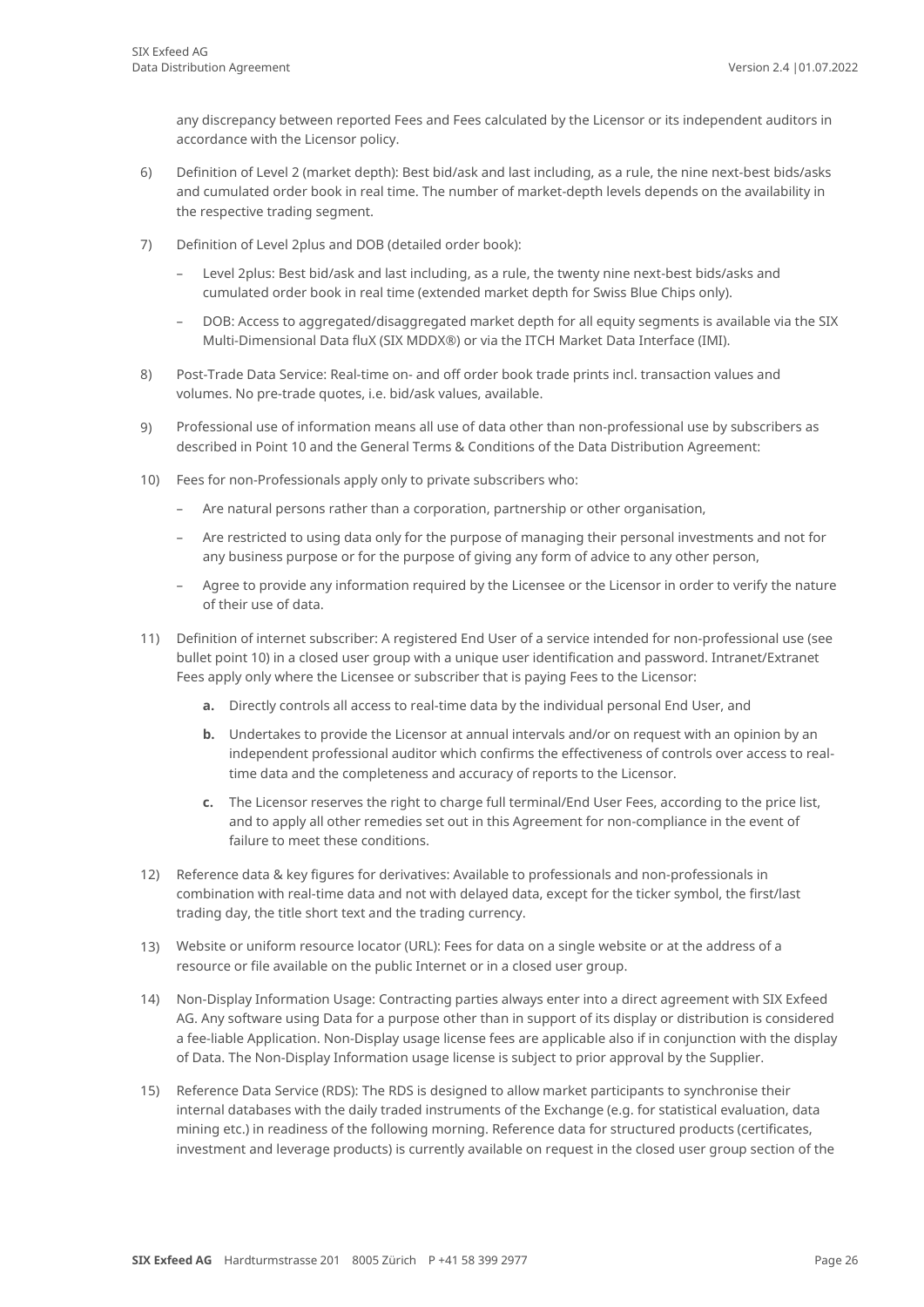SIX Swiss Exchange Data Services Website. Professional market-data distributors may not download, receive, re-distribute, re-sell or sub-license the data on the website without SIX Exfeed AG's prior written consent. This includes, but is not limited to, reference-data deliveries via CONNEXOR, email and file transfer via FTP, SFTP, XML etc. Except where explicitly stated otherwise, all data provided to distributors by SIX Exfeed AG and other SIX Swiss Exchange AG companies is subject to specific terms and conditions of the DDA.

- 16) Handheld-device and telephone-service Fees apply to services that deliver limited amounts of real-time information to phones, mobile phones, smart phones, pagers and similar devices. These Fees apply in addition to any other Fees applicable to a given recipient of data if simultaneous access to a Market Data System (MDS) cannot be prevented. The Licensor reserves the right to determine whether the delivery of data qualifies for handheld-device Fees. These Fees are reported/billed for unit/s or quotes based on service or service group and country.
- 17) Media publication, product development, demo licenses etc. are subject to review and approval by the Licensor of the proposed form and content of publication; whether or not they are subject to a Fee depends on the commercial characteristics of the service. For the purposes of this Agreement, media publication is generally defined as the display of information to the general public via established newspaper, TV, radio or similar information services, excluding any service which allows interactivity and electronic processing of real-time data. The Licensor reserves the right to determine whether a proposed form of publication qualifies as media publication. Real-time data Fees may be waived by the Licensor in respect of the internal use of data by the Licensee's group for quality-control, monitoring, productdevelopment and demonstration purposes. The Licensor reserves the right to limit the number of units for which such Fees are waived and to change the usual limit of three (3) units subject to a notice period of six (6) months.
- 18) Cumulative Exchange Fees are calculated based on the following example for Internet

| 1 to 500 @   | CHF 72.00 | $=$ CHF 36,000.00                  |
|--------------|-----------|------------------------------------|
| Next 500 @   | CHF 66.00 | $=$ CHF 33,000.00 (CHF 69,000.00)  |
| Next 1,000 @ | CHF 60.00 | $=$ CHF 60,000.00 (CHF 129,000.00) |

Date: Click here to enter a date. Date: Date:

For SIX Exfeed AG.: For Company:

Name: Click here to enter text.

Function: Click here to enter text. The state of the Function:

Name: Click here to enter text.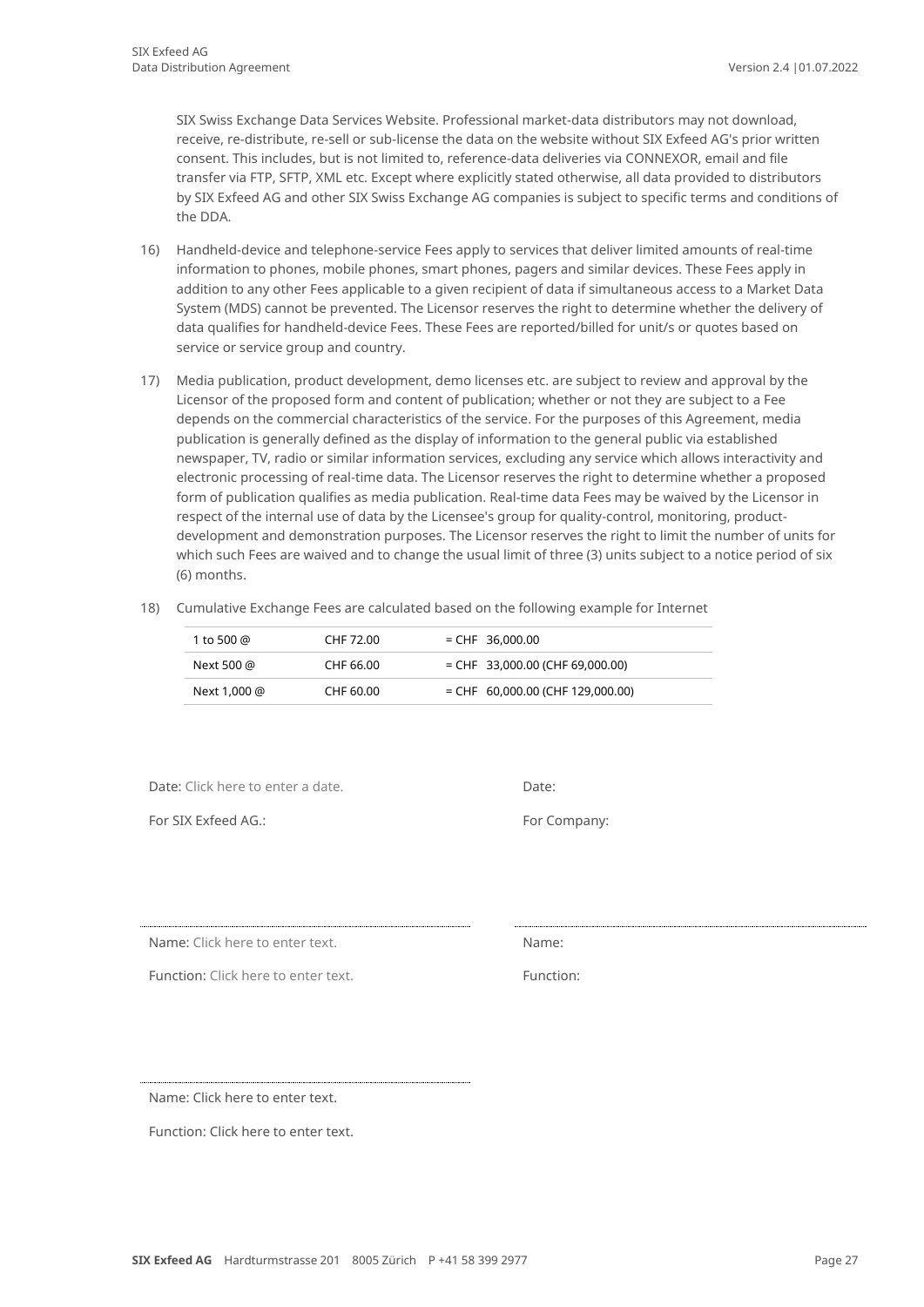### **Addendum 5: Reporting Requirements**

<span id="page-27-0"></span>Please also see Notes – General Rules and Fee Policy.

- **1.** Distributor must report on a monthly basis for each month:
	- **a.** The name and address of each Subvendor and/or party for Non-Display Information Usage receiving Data from Distributor, and the related Fees payable
	- **b.** The amount payable by Distributor relating to any Media Distribution License granted to the Distributor
	- **c.** The name and address of each Subscriber granted a Media Distribution License, and the amount of the related Fees
	- **d.** The number of units within Distributor's Group subject to Fees in accordance with each item of the Price List, and the amount of the related Fees
	- **e.** The total number of units at Subscriber locations for which Distributor is liable to report and to pay Fees in accordance with each item of the Price List, the amount of Fees, and such details (including name and address of Subscriber and unit totals per Subscriber or per country) as the Supplier may reasonably request from time to time (e.g. for audit purposes). According to the SIX Swiss Exchange AG's Rule Book and Directive 6: Market Information, registered traders are exempt from paying Exchange Fees
	- **f.** The total number of transactions, a partial execution counts as a single transaction, (billing model for nonprofessional use of Level 1 real-time data; applies to Trading Participants only)
	- **g.** Exchange Fees cover the use of real-time market data and are calculated on the basis of the actual number of users, distinguished between Trading Participants and Non Trading Participants, who have access to market data (user-based Fee).
	- **h.** User logins (e.g. on Inter-, Intra- and Extranet services) have to contain sufficient information to properly identify the Subscriber
- **2.** At the Supplier's request, Distributor's reports shall separately identify the use and distribution of Data by each Service Facilitator
- **3.** Distributor shall use the inbound reporting application and request an account at the entry page to the Data Services's closed user section on the followin[g Website.](https://www.exfeed.com/client_area/login.html) Electronic end user reports shall be sent to [exfeed.admin@six-group.com](mailto:data-services@six-swiss-exchange.com) in a format agreed upon with the Supplier. Any changes to the format of the report shall be agreed upon in advance with the Supplier
- **4.** If the Supplier contracts directly with Subscriber, the Supplier real-time Data Fees apply per Subscriber and will be invoiced by the Supplier direct to Subscriber (e.g. Direct Agreement)
- **5.** Where Subscriber contracts with Distributor, and for all use of Data within Distributor's Group subject to realtime Data Fees, real-time Data Fees will be invoiced by the Supplier to Distributor. One Fee is payable per Distributor per unit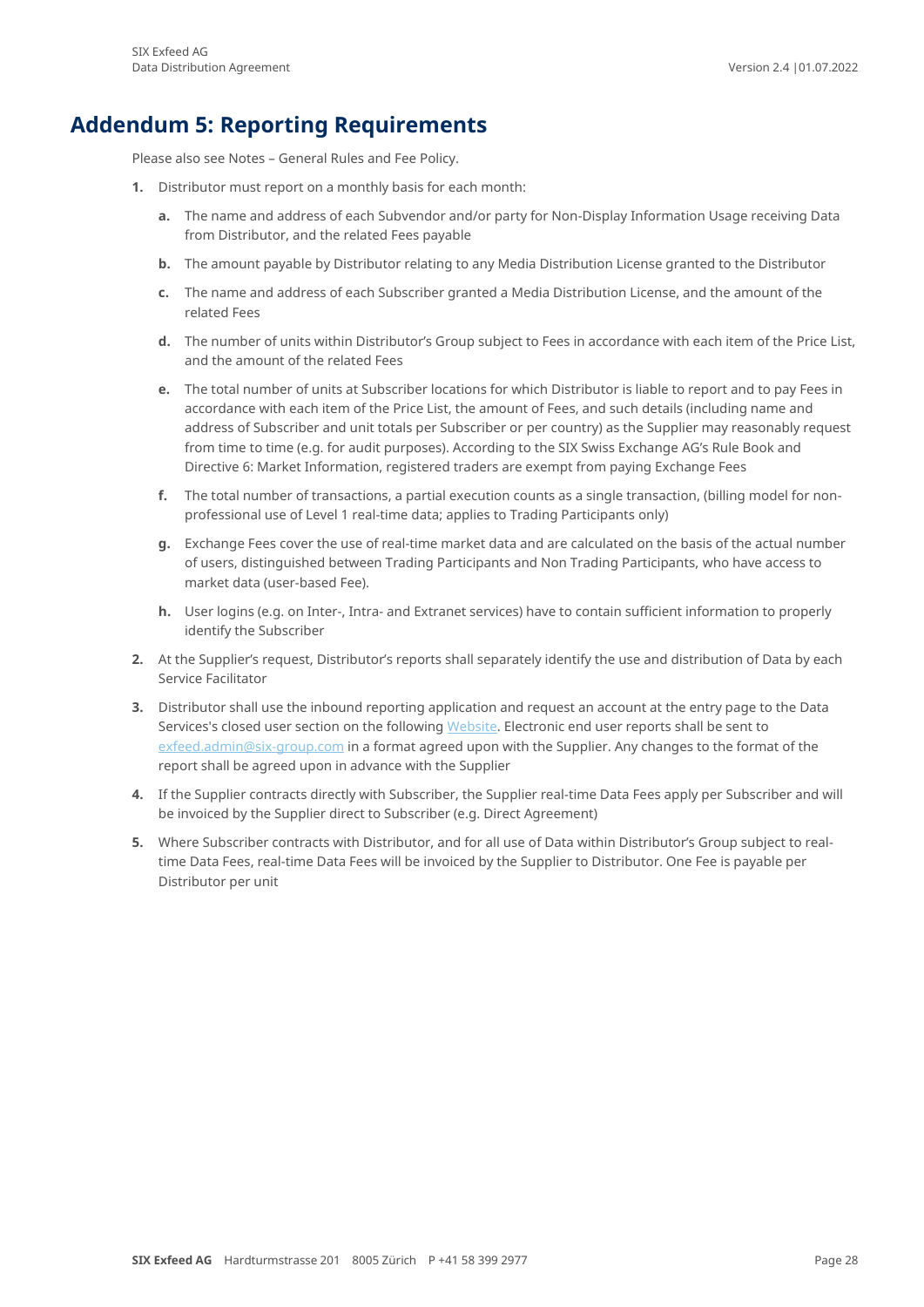Date: Click here to enter a date. Date:

For SIX Exfeed AG: For Company:

Name: Click here to enter text. Name: Name:

Function: Click here to enter text. Function:

Name: Click here to enter text.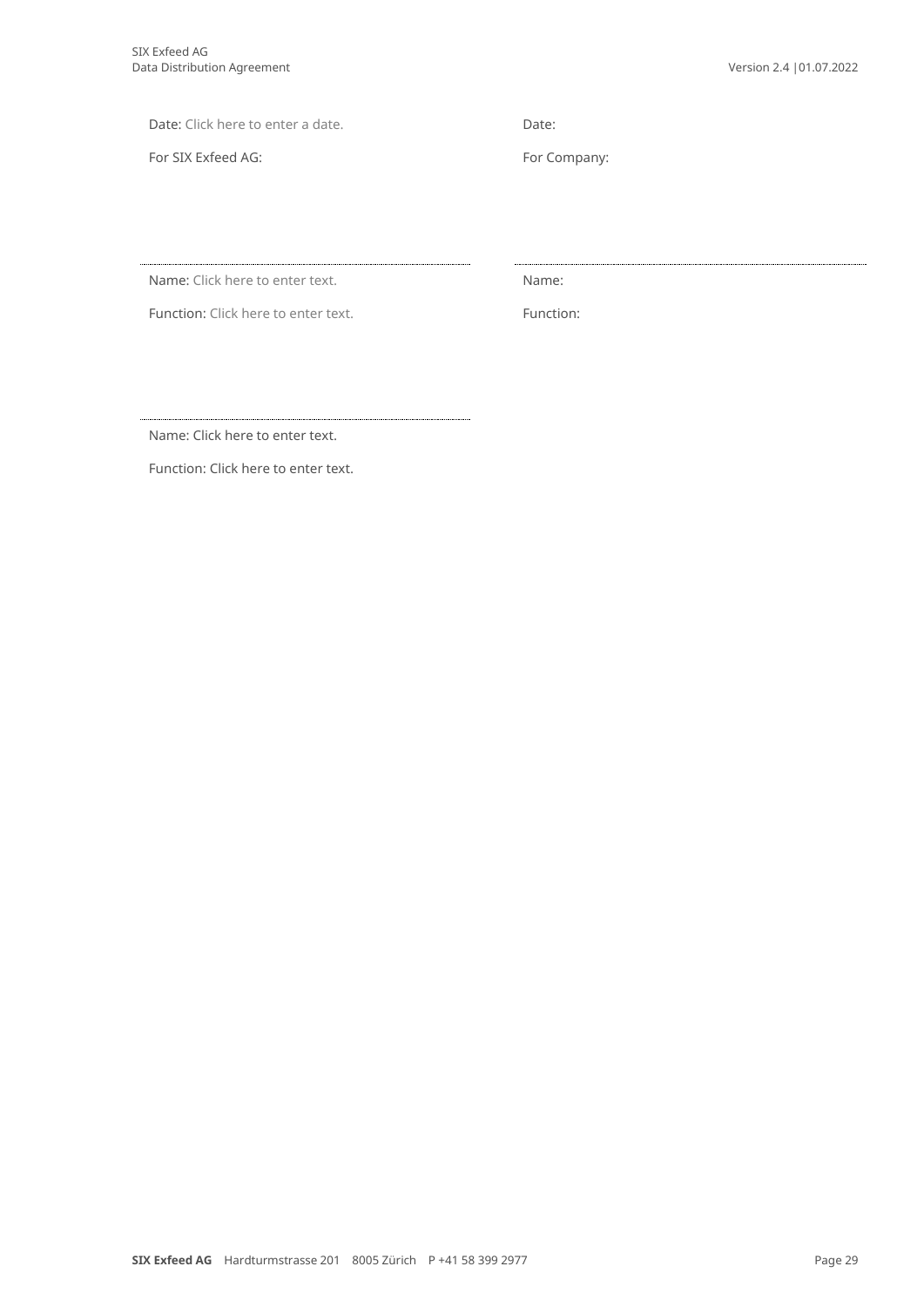## **Addendum 6: Changes & Additions**

<span id="page-29-0"></span>Changes and Additions to the SIX Exfeed Data Distribution Agreement.

As a general remark we would like to draw your attention to the fact that the DDA ("Data Distribution Agreement") is used as a standard with all Market Data Distributors of SIX Exfeed AG and can therefore not be modified on an individual basis.

Date: Click here to enter a date.

For SIX Exfeed AG: For Company:

Name: Click here to enter text.

Function: Click here to enter text. The control of the control of the Function:

Name: Click here to enter text.